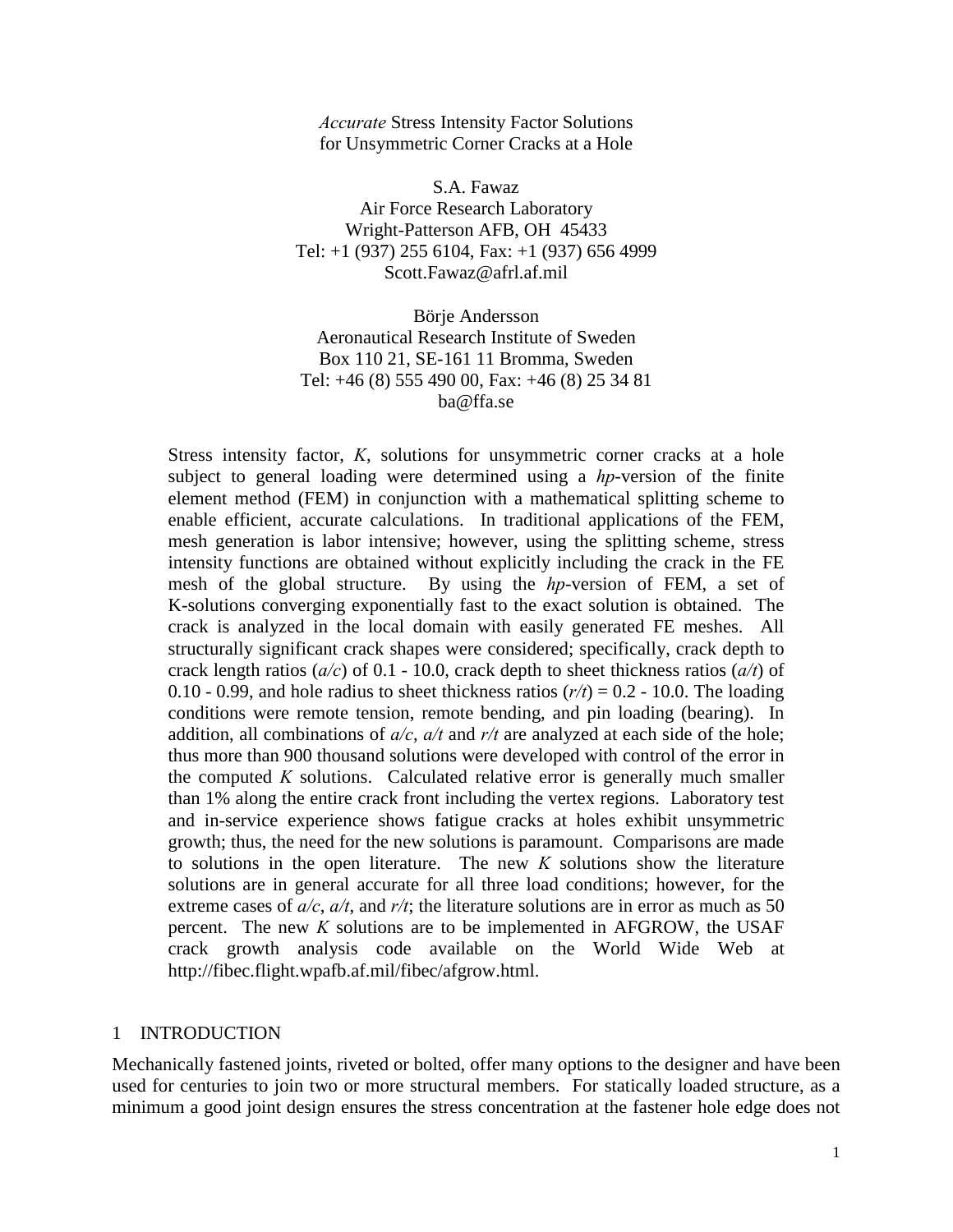<span id="page-1-0"></span>exceed the yield strength of the material. This is also the case for cyclically loaded structure, however, now the designer must also satisfy fatigue requirements. The fatigue problem can be attacked in two ways; one, use stress levels below the fatigue limit of the material thus cracks never initiate; two, design the structure such that the slow crack growth life of the component is greater than its design service goal plus some factor of safety. For primary aircraft structure, excluding landing gear, the second approach is preferred and directed by civilian airworthiness authorities and military specifications. Assuming the simplest crack growth law, Paris law Eqn (1), the designer can meet the fatigue life requirements by choosing a material with good fatigue properties and designing to keep ∆*K* in an acceptable range.

$$
\frac{da}{dN} = C\Delta K^n \tag{1}
$$

 $da/dN =$  Crack growth rate *C,n* = Material constants  $\Delta K$  = Stress intensity factor range

The focus of this research effort was to accurately calculate *K* to add fidelity to the fatigue life predictions of mechanically fastened joints. Specifically, *K* solutions were calculated for unsymmetric corner cracks at a centrally located hole in a finite width sheet subject to tension, bending, and bearing as shown in [Figure 1.](#page-14-0) Numerous combinations of *a/c*, *a/t*, and *r/t* are analyzed at each side of the hole; specifically, crack depth to crack length ratios (*a/c*) of 0.1 - 10.0, crack depth to sheet thickness ratios (*a/t*) of 0.10 - 0.99, and hole radius to sheet thickness ratios (*r/t*) of 0.2 - 10.0. More than 907,500 solutions were developed with control of the error in all the computed  $K$  solutions. The relative error is generally much smaller than  $1\%$ along the entire crack fronts up to the vertices.

# 2 BACKGROUND

In-service<sup>[1](#page-14-0)</sup>, full-scale fatigue test<sup>[2](#page-14-0)</sup>, and laboratory component/coupon<sup>[3](#page-14-0)</sup> fatigue test evidence indicates cracks in riveted joints commonly nucleate as corner cracks at the faying surface/rivet hole bore intersection. The exact solution for the stress intensity factor is not known. The pursuit of a numerical estimate for  $K$  began over twenty years ago with Smith and Kullgren<sup>4</sup> using the finite element alternating method and Heckmer and Bloom<sup>[5](#page-14-0)</sup> as well as Raju and Newman<sup>[6](#page-14-0)</sup> using the finite element method. An extensive summary of the numerical simulations to estimate *K* solutions for corner cracked holes has recently been compiled by Bakuckas.<sup>[7](#page-14-0)</sup> The report documents *K* solutions calculated by various methods; conventional finite element method (FEM), finite element alternating method (FEAM), boundary element method (BEM), and threedimensional weight function method (WFM). The *K*'s are extracted from the analysis results using indirect or direct methods; the former derives *K* from energy, usually the energy release rate and the latter derives *K* directly from the forces (force method) or displacements (crack opening displacement, COD, method) solution. A more complete discussion on indirect and direct methods for calculating *K* can be found in references [\[8\]](#page-14-0) and [[9\]](#page-14-0).

The *p*-version finite element code,  $STRIPE<sup>10</sup>$ , developed by the Aeronautical Research Institute of Sweden is used in the current investigation. Recall, in *p*-version FEA the number of elements is kept fixed and convergence is obtained by increasing the order of approximation of the shape functions, *p*, within each element; whereas, in the *h*-version convergence is obtained by increasing the number of elements. In STRIPE, a combination of the *h*- and *p*-version FEA is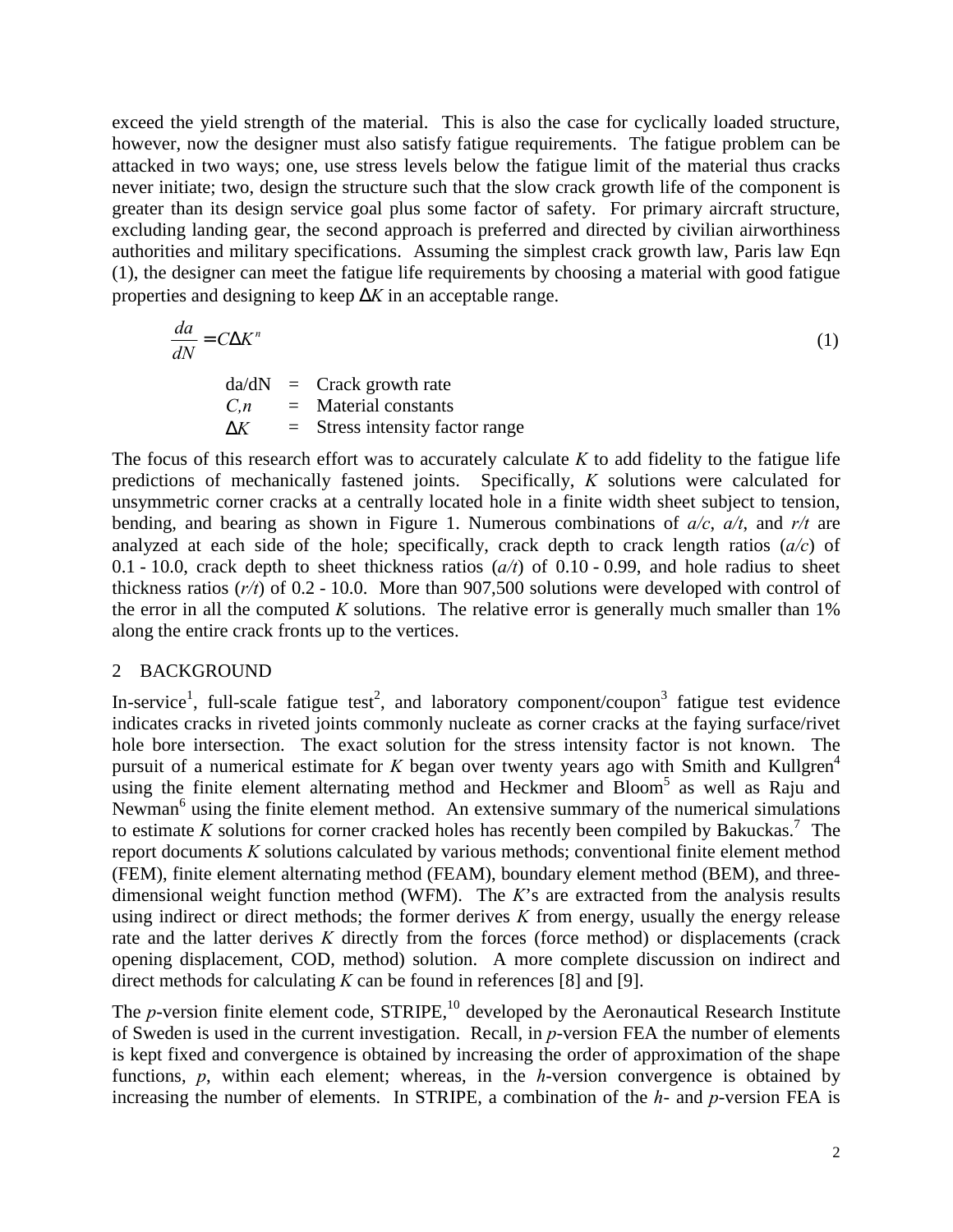<span id="page-2-0"></span>used to obtain exponential convergence of the stress intensity factor solution by simultaneously decreasing the element size (increasing the total number of elements in the model) and increasing the *p*-level. At present, the maximum *p*-level available in STRIPE is 15. For a uniform order of approximation, the total number of degrees of freedom per element is<sup>[11](#page-14-0)</sup>

$$
DoF = \frac{(p+1)(p+2)(p+3)}{6} + 3(p+1)
$$
  
DoF = Total degrees of freedom  
p = Polynomial order of approximation

For cracks in bodies of finite dimension, usually the crack front intersects a geometric boundary. The point of intersection is called the *vertex*. The *K*-variation is very complicated near a vertex for crack fronts intersecting perpendicular to a stress free surface (as in our case). In fact, the gradient along the crack front in *K* is infinitely large at the vertex as described in section [3.2](#page-5-0) and hence difficult to capture in a numerical analysis. This problem in our case is completely resolved by employing a strongly graded mesh not only in the neighborhood of the crack front, but also along the crack front towards the two vertices.

#### 3 MODELING THEORY AND IMPLEMENTATION

#### 3.1 *K*-EXTRACTION FROM FEA RESULTS

We briefly review our method for reliable extraction of stress intensity factors for general smooth edges in 3D domains. Consider a smooth edge, γ, in [Figure 2.](#page-14-0) The angle, ω is assumed to be constant. In the present paper, we are interested in the special case when  $\omega = 2\pi$  and  $\gamma$  has a part-elliptical shape. Denote by *r*, the distance (short) from the edge to a point, and  $\theta$  $(-\omega/2 \le \theta \le \omega/2)$  the polar angle. The displacements, **u** can be written in the form (excluding exceptional angles  $\omega$ ),

$$
\mathbf{u}(r,\theta,x_3) = \sum_{\alpha=I,II,III} K_{\alpha}(x_3) r^{\lambda_{\alpha}} \Psi_{\alpha}(\theta) + \text{smoother terms}
$$
 (3)

where  $K_I$  ( $x_3$ ),  $K_{II}$  ( $x_3$ ), and  $K_{III}$  ( $x_3$ ), are the mode I, mode II, and mode III stress intensity functions, where for example  $K_I$  is defined by,

$$
K_I(x_3) = \lim_{r \to 0} \sqrt{2\pi} r^{(1-\lambda_I)} \sigma_2(r, 0, x_3)
$$
 (4)

where  $\sigma_2$ (r,  $\theta$ , x<sub>3</sub>) is the normal stress in the local (1,2,3) system. The exponents  $\lambda_\alpha$  ( $\alpha$  = *I, II, or III* in the following) depend only on the local geometry and local boundary conditions (faces are traction free in our case). The functions  $\Psi_{\alpha}$  in Eqn. (3) are,

$$
\Psi_{\alpha}(\theta,\lambda_{\alpha}) = \begin{bmatrix} \Psi_{\alpha 1}(\theta,\lambda_{\alpha}) \\ \Psi_{\alpha 2}(\theta,\lambda_{\alpha}) \\ \Psi_{\alpha 3}(\theta,\lambda_{\alpha}) \end{bmatrix}
$$
(5)

or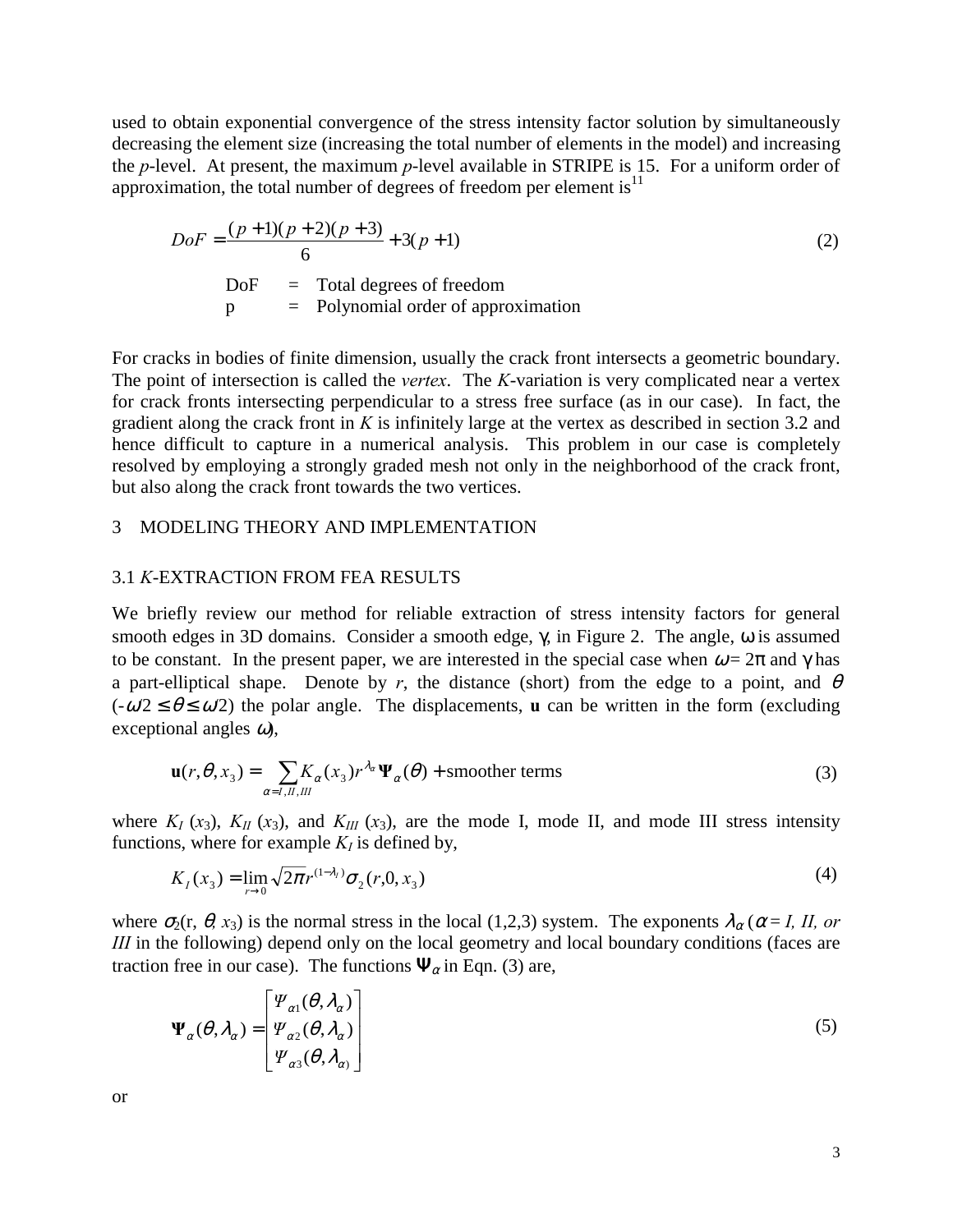<span id="page-3-0"></span>
$$
\Psi_{I}(\theta, \lambda_{I}) = \beta_{I} \begin{bmatrix} (\kappa - Q_{I}(\lambda_{I} + 1)) \cos(\lambda_{I} \theta) - \lambda_{I} \cos((\lambda_{I} - 2) \theta) \\ 0 \\ (\kappa + Q_{I}(\lambda_{I} + 1)) \sin(\lambda_{I} \theta) + \lambda_{I} \sin((\lambda_{I} - 2) \theta) \end{bmatrix}
$$
(6)

$$
\Psi_{II}(\theta, \lambda_{II}) = \beta_{II} \begin{bmatrix} (\kappa - Q_{II}(\lambda_{II} + 1)) \sin(\lambda_{II}\theta) - \lambda_{II} \sin((\lambda_{II} - 2)\theta) \\ 0 \\ -((\kappa + Q_{II}(\lambda_{II} + 1)) \cos(\lambda_{II}\theta) + \lambda_{II} \cos((\lambda_{II} - 2)\theta) \end{bmatrix}
$$
(7)  

$$
\Psi_{III}(\theta, \lambda_{III}) = \beta_{III} \begin{bmatrix} 0 \\ \sin(\lambda_{III}\theta) \\ 0 \end{bmatrix}
$$
(8)

where  $\kappa = 3-4v$ , *v* is Poisson's ratio, *G* the shear modulus, and

$$
Q_{I} = -\left(\frac{\lambda_{I} - 1}{\lambda_{I} + 1}\right) \frac{\sin\left(\frac{\omega(\lambda_{I} - 1)}{2}\right)}{\sin\left(\frac{\omega(\lambda_{II} - 1)}{2}\right)}
$$
  
\n
$$
Q_{II} = -\frac{\sin\left(\frac{\omega(\lambda_{II} - 1)}{2}\right)}{\sin\left(\frac{\omega(\lambda_{II} + 1)}{2}\right)}
$$
  
\n
$$
\beta_{I} = \frac{2G}{\sqrt{2\pi}\lambda_{I}(\lambda_{I} + 1)(1 + Q_{I})}
$$
  
\n
$$
\beta_{II} = -\frac{2G}{\sqrt{2\pi}\lambda_{II}((\lambda_{II} - 1) + Q_{II}(\lambda_{II} + 1))}
$$
  
\n
$$
\beta_{III} = \frac{4G}{\sqrt{2\pi}\lambda_{III}}
$$
\n(9)

Table 1 shows  $\lambda_{\alpha}$ -values for two technically important  $\omega$ -values.

# **Table 1 Edge eigenvalues,** λα

| α | $\omega = 3\pi/2$ | $\omega = 2\pi$ |
|---|-------------------|-----------------|
|   | 0.54448374        | 0.50000000      |
| Н | 0.90852919        | 0.50000000      |
| Ш | 0.66666667        | 0.50000000      |

For smooth edges, the edge intensity functions  $K_{\alpha}(x_3)$  are analytic on open intervals  $s_k \le x_3 \le s_{k+1}$ . Hence, we approximate the edge intensity functions  $K_{\alpha}$  with the polynomials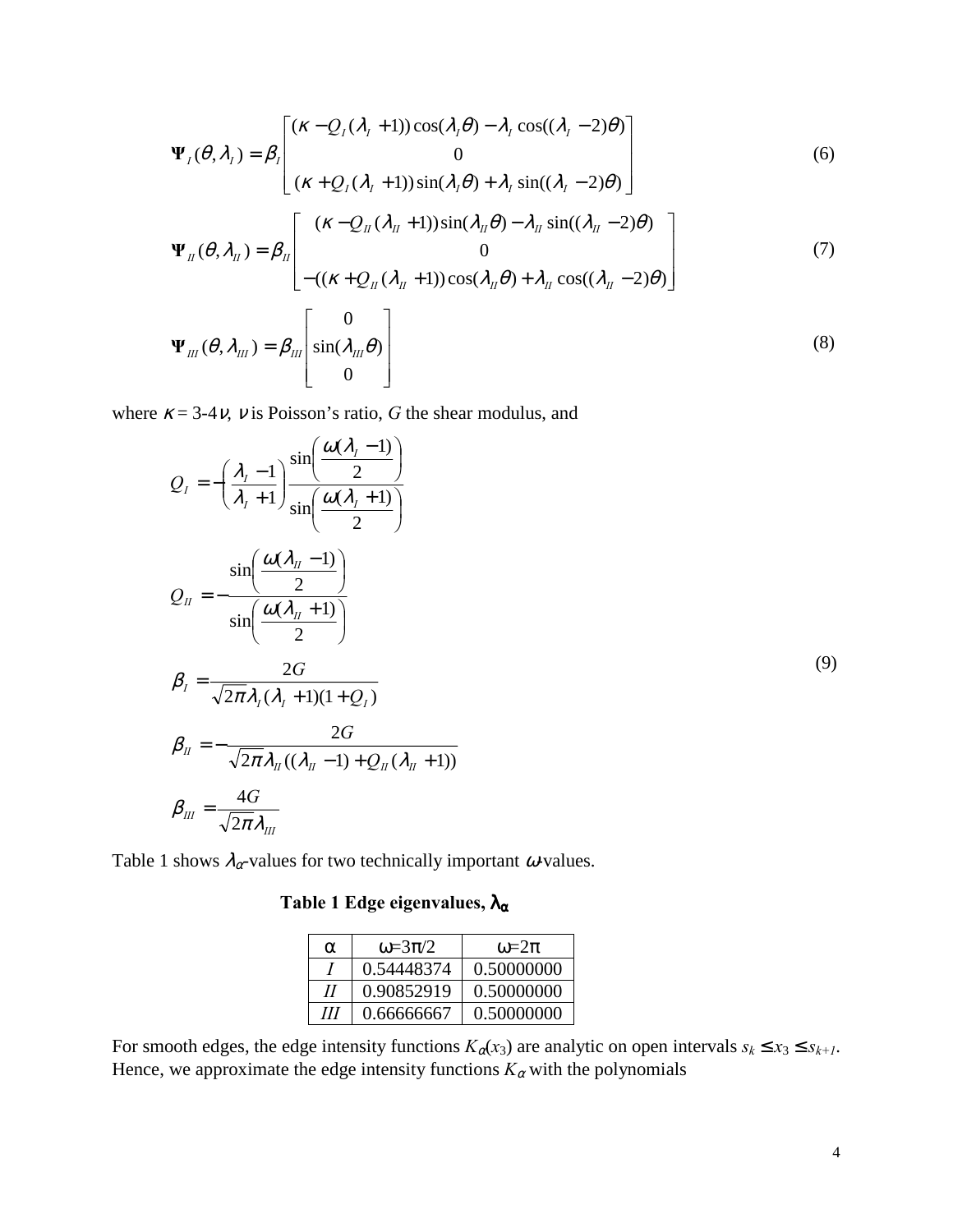<span id="page-4-0"></span>
$$
\overline{K}_{\alpha}(x_3) = \sum_{n=0}^{p} \overline{k}_{\alpha n} P_n(s), \qquad s = \frac{2(x_3 - s_k)}{s_{k+1} - s_k} - 1
$$
\n(10)

where  $\bar{k}_{\alpha n}$  are unknown coefficients, p is the polynomial order of the finite element trial functions, and  $P_n$  the Legendre polynomials.

[Figure 3](#page-15-0) illustrates a domain  $\Omega^e$  used for extraction of the coefficients  $\bar{k}_{\alpha n}$ . The extraction domain has three cylindrical surfaces with circular cross sections ( $\rho_2 > \rho_1 > \varepsilon$ ) perpendicular to the edge considered. We denote by  $\Omega^e$ , the cylinder with inner radius  $\varepsilon$  and outer radius  $\rho_2$ . The surface of  $\Omega^e$  is denoted  $\Gamma^e$ . The two outer cylindrical surfaces are exactly modeled in the finite element analysis.

The coefficients  $\bar{k}_{\alpha n}$ , we calculate by applying the Maxwell-Betti reciprocity theorem, Eqn. (11),  $p+1$  times for each value of  $\alpha$ .

$$
\int_{\Gamma^e} \left( u_i^{(e)} T_i^{(n)} - U_i^{(n)} t_i^{(e)} \right) d\Gamma = \int_{\Omega^e} \left( u_i^{(e)} X_i^{(n)} - U_i^{(n)} x_i^{(e)} \right) d\Omega - \int_{\Gamma^e - \Gamma^e} \left( u_i^{(e)} T_i^{(n)} - U_i^{(n)} t_i^{(e)} \right) d\Gamma \tag{11}
$$

In Eqn. (11),  $u_i^{(e)}$ ,  $t_i^{(e)}$ ,  $x_i^{(e)}$  are the displacements, tractions, and volume force density, respectively, for a loading system having identical edge stress intensity functions  $K_{\alpha}$  as the original load system. The fields  $U_i^{(n)}$ ,  $T_i^{(n)}$ ,  $X_i^{(n)}$ ,  $0 \le n \le p$ , are auxiliary solutions used to calculate the coefficients  $\bar{k}_{on}$ .

As auxiliary displacement solutions, we use

$$
U_i^{(n)}(s) = f(r)r^{-\lambda_\alpha} \Psi_{\alpha i}(\theta, -\lambda_\alpha) P_n(s)
$$
\n(12)

with  $\Psi_{\alpha}$  from Eqn. [\(6\)](#page-3-0) to [\(8\)](#page-3-0) and  $f(r)$  being the cut-off function

$$
f(r) = \begin{cases} \n1 & \text{for } r \le \rho_1 \\ \n1 - 3\left(\frac{r - \rho_1}{\rho_2 - \rho_1}\right)^2 + 2\left(\frac{r - \rho_1}{\rho_2 - \rho_1}\right)^3 & \text{for } \rho_1 < r < \rho_2 \\ \n0 & \text{for } r \ge \rho_2 \n\end{cases} \tag{13}
$$

The set of functions  $U_i^{(n)}(s)$ , which have a strong singularity at the edge, have desirable orthogonality properties with respect to  $u_i^{(e)}$  and  $u_i$  correspond to identical edge stress intensity functions  $K_{\alpha}$ .

Substituting  $u_i$  from Eqn. [\(3\)](#page-2-0) and  $U_i^{(n)}$  from Eqn. (12) into the left hand side of Eqn. (11), and shrinking  $\varepsilon \rightarrow 0$ , the unknown coefficient  $\overline{k}_{\alpha}$  is obtained as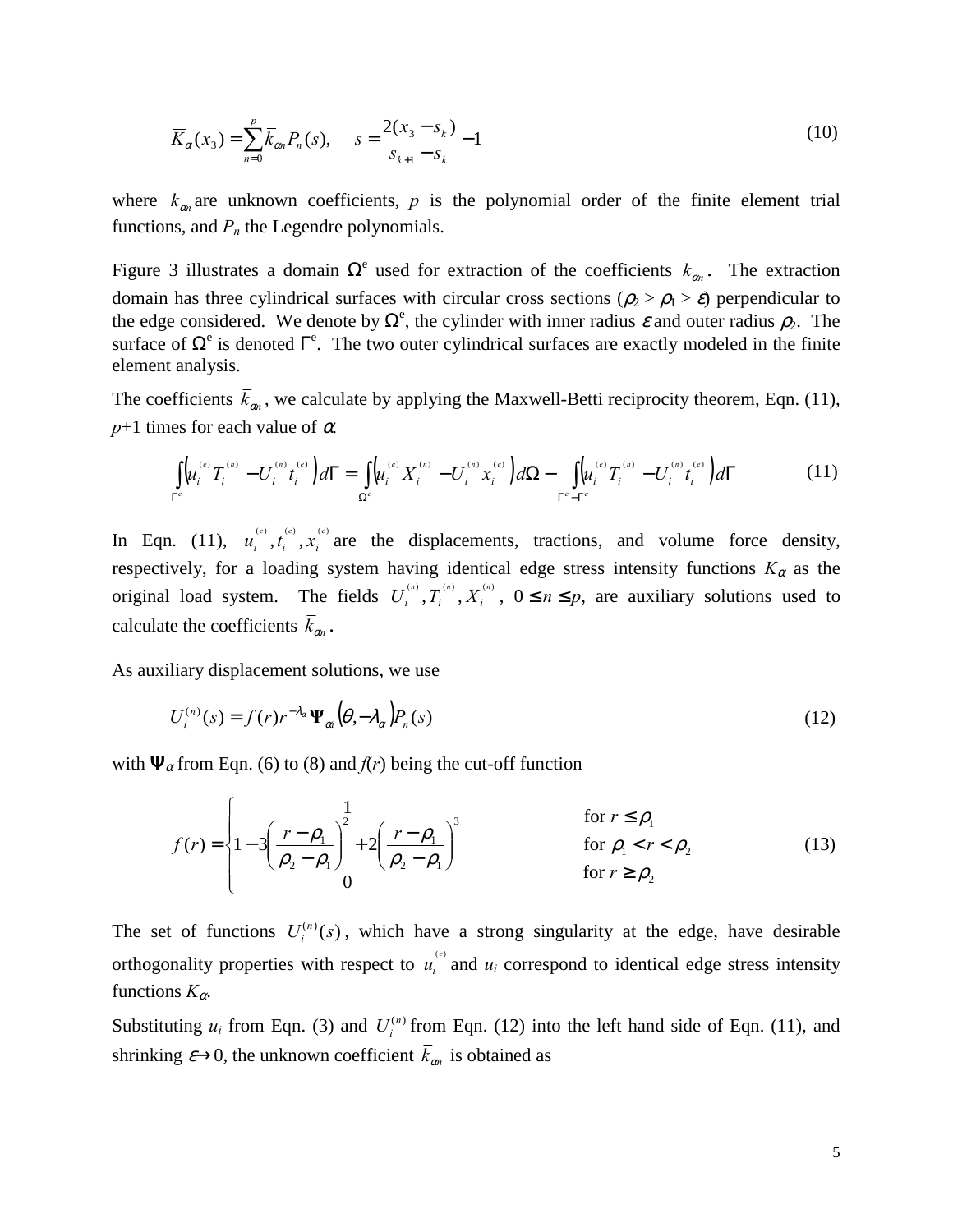<span id="page-5-0"></span>
$$
\bar{k}_n = C_n \left( \int_{\Omega^e} (u_i^{(e)} X_i^{(n)} - U_i^{(n)} x_i^{(e)}) d\Omega - \int_{\Gamma^e} (u_i^{(e)} T_i^{(n)} - U_i^{(n)} t_i^{(e)}) d\Gamma \right)
$$
(14)

In Eqn.  $(14)$ ,  $C_n$  is a material dependent constant. Displacements obtained from the finite element solution are substituted for  $u_i^{(e)}$  in Eqn. (14). The extraction functions  $U_i^{(n)}$  and the corresponding tractions  $T_i^{(n)}$  vanish on the outer surface (radius  $\rho_2$ ) of the extraction domain  $\Omega^e$ . [\(Figure 3\)](#page-15-0) because of the cylindrical cross-section and the cut-off functions Eqn. [\(13\)](#page-4-0) used. The accuracy of the calculated stress intensity factors thus will mainly depend on a weighted average of the finite element solution inside the extraction domain. This gives the very fast convergence, with increasing *p* to the exact solution.

#### 3.2 SOLUTION BEHAVIOR CLOSE TO VERTICES

The stress intensity functions show a complex behavior near the two vertices where the crack fronts intersect with the traction free surfaces [\(Figure 7](#page-16-0) - [Figure 13\)](#page-21-0). The solution behavior in these regions is important since the maximum values of the stress intensity functions are to be found there. The mathematical theory for the vertex behavior is known in general form. A few details are here given from the theory and we exemplify that our numerical results are very accurate along the entire crack front, i.e. also arbitrary close to the vertices, and, in agreement with the basic mathematical findings. An analytical expression, derived from the mathematical theory, describes the near-vertex behavior including the region of maximum stress intensity. The simplicity of this expression makes it possible to store accurate stress intensity factor distributions in very compact form.

In spherical coordinates  $(\rho, \omega, \varphi)$ , the Cartesian displacements  $(u, v, w)$  near a vertex, for a straight crack front, can be written,  $12$ 

$$
\begin{bmatrix} u(\rho, \omega, \varphi) \\ v(\rho, \omega, \varphi) \\ w(\rho, \omega, \varphi) \end{bmatrix} = \sum_{j=1}^{J} B^{(j)} \rho^{\Lambda_j} \begin{bmatrix} \Theta_1^{(j)}(\omega, \varphi) \\ \Theta_2^{(j)}(\omega, \varphi) \\ \Theta_3^{(j)}(\omega, \varphi) \end{bmatrix} + \text{higher order terms}
$$
(15)

where the scalars  $B^{(j)}$  are so-called vertex intensity factors. In case of curved crack fronts, the expansion (15) has to be augmented with higher order terms. However, in all the cases studied here the two leading terms in Eqn. (15) stay the same. The functions  $\Theta_i^{(j)}$  have the standard square root singularity for angles  $(\omega, \varphi)$  corresponding to points close to the crack front.<sup>13</sup> For simplicity, we discuss only the pure mode I case (bending and traction loading). For a Poisson's ratio of 0.3 and a quarter elliptical crack, we have the universal constants  $\Lambda_1 = 0.54782$ ,  $\Lambda_2 = 1.21826$  which were calculated using the STRIPE-code and a spherical mesh at the vertex. From the definition of the stress intensity factor  $K_I = \lim_{r \to 0} \sqrt{2\pi r \sigma(r)}$ , r being the distance to the crack front and  $\sigma$  the normal stress, we get, using Eqn. (15), that the stress intensity function near the vertex must satisfy,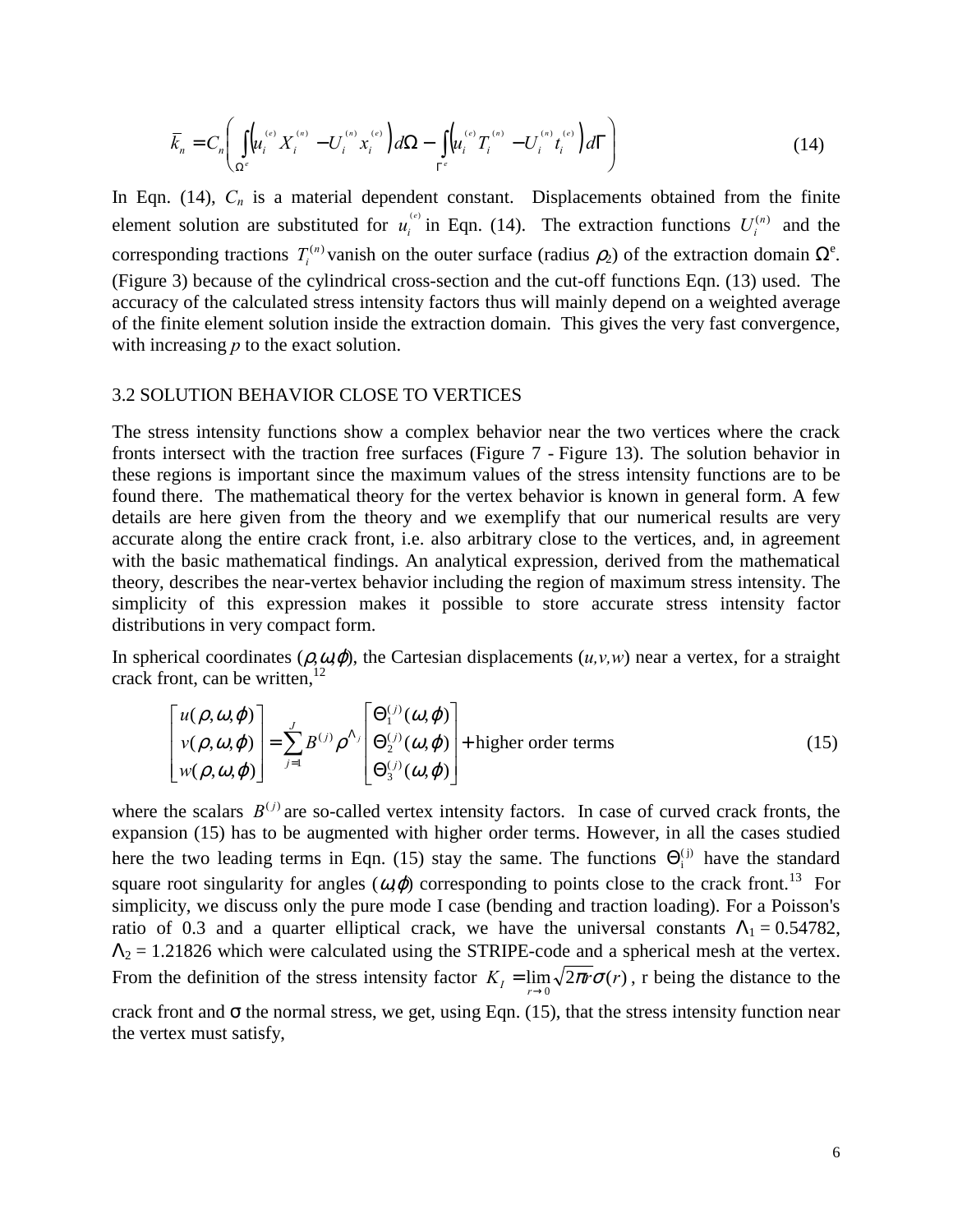<span id="page-6-0"></span>
$$
\frac{K_I(s)}{\sqrt{\frac{\pi a}{Q}}} = S_1(s/a)^{\Lambda_1 - 1/2} + S_2(s/a)^{\Lambda_2 - 1/2} + \text{higher order terms}
$$
\n(16)

where *s* is a coordinate along the crack front.  $S_1$  and  $S_2$  depends on ( $a/c$ ,  $a/t$ ,  $r/t$ ) and the type of loading. The stress intensity functions  $K_I$  are always zero at the vertex ( $s=0$ ) since  $\Lambda_1 > 1/2$ . The very steep gradient in  $K_I$  close to a vertex is in our case due to the fact that  $\Lambda_1 \approx 1/2$ . The parameters  $S_1$  and  $S_2$  can be determined from a fit to calculated numerical data close to the vertex. We see from Eqn. (16) that for small *s*,  $K_1(s)/s^{\Lambda_1-1/2}$  is a linear function of  $s^{\Lambda_2-\Lambda_1}$ . The analytical expression, Eqn. (16) can be used to accurately calculate  $K_I$  arbitrary close to the vertex, or the maximum value of  $K_I$  near the vertex. The point  $s^*$  where the stress intensity function is maximum is, for  $S_2 < 0$  obtained from Eqn. (16), neglecting higher order terms, as,

$$
s^* = a \left( \frac{S_1 (\Lambda_1 - 1/2)}{S_2 (\Lambda_2 - 1/2)} \right)^{\frac{1}{\Lambda_2 - \Lambda_1}}
$$
(17)

The corresponding stress intensity factor  $K_I$  is obtained after inserting  $s = s^*$  into Eqn. (16). The two scalars  $S_1$  and  $S_2$ , together with Eqns. (16) and (17) and the universal constants  $\Lambda_i$ , carry much information and are stored for each of the crack configurations analyzed.

#### 3.3 SPLITTING SCHEME

A mathematical *splitting method* was used to efficiently and reliably calculate the 907,500 stress intensity factor solutions for unsymmetric part-elliptical cracks growing from a hole. A brief overview is given here; however, for a complete discussion of the mathematical theory, see references [[14-16\]](#page-14-0). In the splitting method, the 3D fracture mechanics problem is split into three sub-problems, a complex multi-site cracking scenario is shown in [Figure 4](#page-15-0) although the current investigation is only considering two cracks at one hole, with the solution obtained by superposition of the sub-problems.

- a. Global Crack Free Problem: The solution of the global crack free problem, see [Figure 5,](#page-15-0) is  $U_G^{(0)}$  and the only result required from the finite element analysis is the stress distributions on the surfaces where the cracks are to be located. Thus, this sub-problem is independent of the number and size of cracks under consideration.
- b. A Set of M Local Problems: A local model is developed for each *a/c* and *c/r* to be analyzed (in our case, 275 local models where used to derive the 907,500 solutions). The applied load consists of L different normalized crack surface tractions with the solutions denoted as  ${U_L^{(m,l)}}|m=1, 2, \ldots M, l=1, 2, \ldots L$ . The local models contain a single crack. By making the local models large in the thickness direction, only one FEanalysis is needed independently of the *a/t* ratio of interest. [Figure 6](#page-16-0) shows a very small part of a local mesh, designed for our *hp*-version of the FE method, for parameters  $a/c = 0.8$ ,  $c/r = 0.125$ . Close to the crack front another five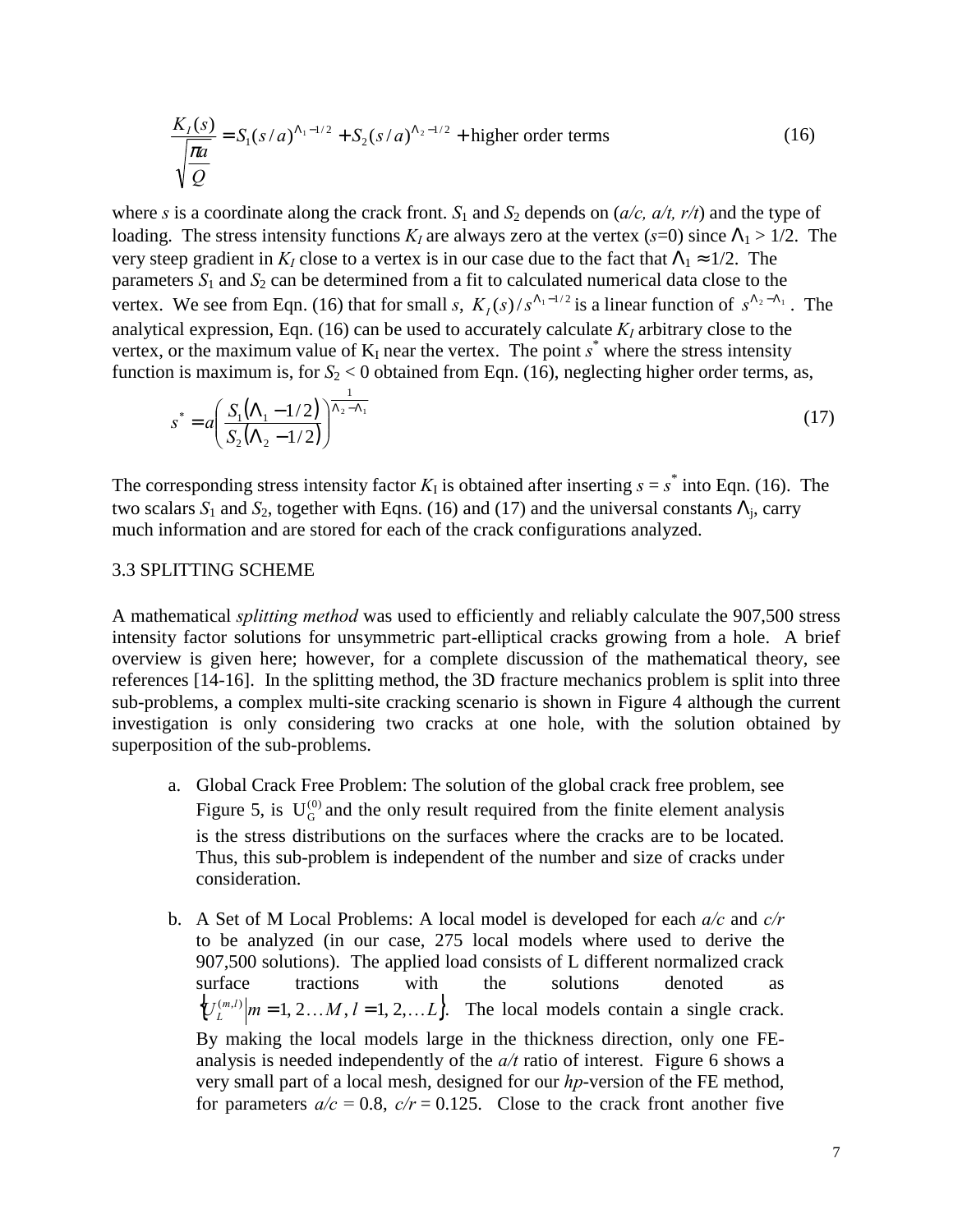<span id="page-7-0"></span>cylindrical layers of elements are introduced which are not visible in the figure. So-called blended mapping is used in the analysis to describe the exact shape of the crack and the cylindrical hole surface. The results required from the local models are the tractions and displacements on an arbitrarily selected surface,  $\Gamma_i$  (dashed line in [Figure 4\)](#page-15-0) which encloses the entire crack in addition to the stress intensity functions  $K_I(s)$ ,  $K_{II}(s)$ , and  $K_{III}(s)$  for all the crack face loadings.

c. A Set of Global Crack Free Problems: The global model in a. is analyzed with prescribed *jumps* in the tractions and displacements at the surfaces  $\Gamma_i$  used in the local problems. Thus, the output from the local problems is input to the load calculations in the global models. The solutions are denoted as  $\{U_G^{(m,l)}|m=1, 2, \ldots M, l=1, 2, \ldots L\}.$ 

Solution of complex, 3D fracture mechanics problems are obtained by proper superposition of sub-problems a-c. The approximate displacement solution,  $\overline{U}$  to the exact 3D solution,  $U$  is written  $as<sup>17</sup>$  $as<sup>17</sup>$  $as<sup>17</sup>$ 

$$
\overline{U} = U_G^{(0)} + \sum_{m=1}^{M} \sum_{l=1}^{L} \alpha_{(m,l)} U_G^{(m,l)} - \sum_{m=1}^{M} \sum_{l=1}^{L} \alpha_{(m,l)} U_L^{(m,l)}
$$
(18)

where  $\alpha_{m,l}$  are scaling factors determined by solving a small set of linear equations. Thus, with the known  $U_G^{(0)}$ ,  $U_G^{(m,l)}$ , and  $U_L^{(m,l)}$ , the solution,  $\overline{U}$  can be calculated with virtually no computational cost/crack configuration. This made it possible to derive almost one million basically error free *K*-solutions for the three loading cases. The computational efficiency of the strategy devised makes it feasible to use the calculated stress intensity data in Monte Carlo type studies of 3D multiple-site fatigue crack growth.<sup>17</sup> If global geometric non-linearity is significant for the structure being analyzed, sub-problem a. is solved as a fully three-dimensional non-linear problem.

#### 4 RESULTS AND DISCUSSION

As discussed above, two finite element models, global and local, with  $v = 0.3$  are used to calculate the stress intensity functions for each crack geometry. The global model, shown in [Figure 5,](#page-15-0) is quite large with  $2b = 2h = 200r = 400$  units where *b* and *h* are the half width and height, respectively. The hole radius is 2.0 units; thus,  $r/b = r/h = 0.01$  resulting in negligible finite width/height effects for all crack lengths considered. The thickness, *t*, can easily be scaled to obtain *K* solutions for various *r/t* ratios. Blended function mapping is used to ensure the hole has an exact cylindrical surface and the crack front has an exact elliptical shape, see Figure  $6$ .<sup>18</sup> In the *z*-direction, thickness direction, four layers of elements are used with relative thickness of 1, 7, 49, and 343 units, respectively. The mesh is designed for the *hp*-version of the finite element method; thus, seven elements are used along the crack front with relative lengths of 1, 7, 49, 343, 49, 7, and 1 unit. By using this highly graded mesh, the strong variation of the stress intensity function close to the crack vertices are captured with high accuracy. The *K* variation along the crack front is given in the form of piecewise polynomials as described in section [3.1.](#page-2-0) Close to the vertices, an analytical expression based on the mathematical expansion, Eqn. [\(16\),](#page-6-0)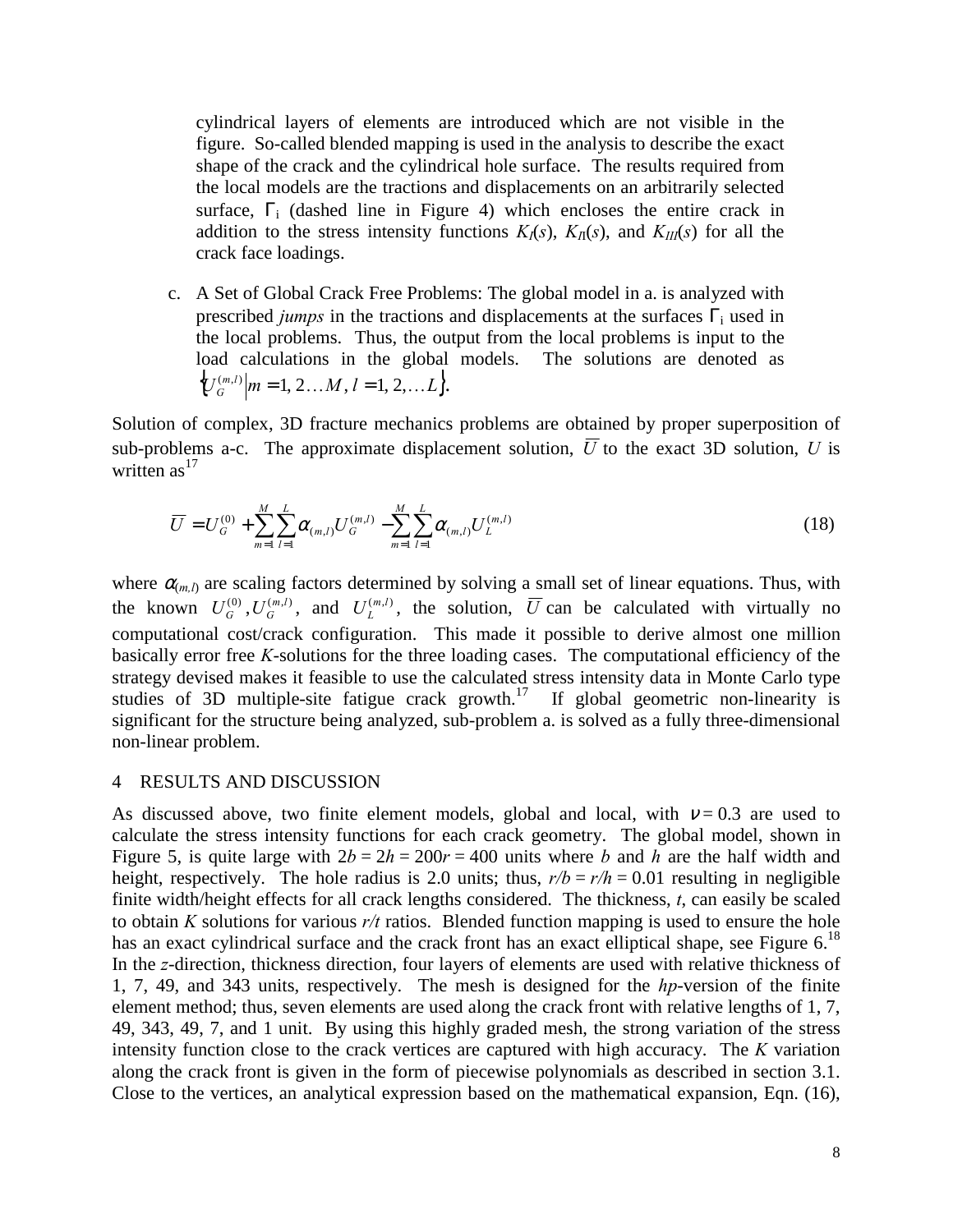of *K* close to the vertex is used (section [3.2\)](#page-5-0). Incidentally, the highly graded mesh was designed to accurately calculate *K*'s for cracks that have nearly penetrated the back free surface,  $a/t = 0.95$ and 0.99; however, this same mesh design also yields *K* solutions of the same accuracy for very shallow cracks,  $a/c < 0.2$ . These low aspect ratio solutions will be most useful in fatigue life prediction for bending dominant problems and corrosion/fatigue where shallow surface corrosion damage can begin to propagate in the cycle domain although damage initiated in the time domain.

The global model has 576 elements resulting in over 70,000 *DoF* at  $p = 6$ . The global mesh is overly refined for all of the crack shapes considered except when  $a/t = 0.95$  and 0.99 where careful mesh refinement in the ligament between the crack depth and free surface is required. The local models contains approximately 1000 elements giving 140,000 *DoF* at  $p = 6$ . Exponential convergence of the finite element solution is possible when using the *hp*-version as seen in [Figure 7 w](#page-16-0)here convergence is obtained already at  $p = 3$  for  $2\phi/\pi \le 0.9$ . Higher *p*-levels are required for  $2\phi/\pi > 0.9$  due to the finite thickness effect<sup>19</sup> and large stress gradient at the hole edge. For more extreme crack geometries, the most extreme case being shown in [Figure 8,](#page-17-0) higher *p*-levels are required than for all the other solutions. In fact, the error for lower *p*-levels could be increased drastically by using more than  $(p-1)^2$  terms in Eqn. [\(18\).](#page-7-0) However, we have had no difficulties in obtaining very accurate solutions using the model presented in section [3](#page-2-0)  and solutions for polynomial order  $p=6$ . Although error is much larger for small  $p$ , the accuracy of the  $p = 6$  solution is still less than 0.5% as are all the other solutions.

Stress intensity factor solutions derived in the past using FEA or FEAM have typically used a quarter plate model assuming two symmetry planes, yz-plane at  $x = 0$  and xz-plane at  $y = 0$  in [Figure 5,](#page-15-0) to reduce the number of degrees of freedom in the model thereby reducing the solution time. In this effort, no planes of symmetry are employed; thus, *K*'s for each crack configuration, one or two cracks at the hole edge, are explicitly calculated without the need for the well-known Shah correction factor for converting  $K$ 's for one crack to two cracks at a hole and vice versa.<sup>20</sup> The results of the Bakuckas round-robin are shown in [Figure 9](#page-17-0) where the solid lines indicate the upper and lower bounds of all solutions and  $\pm 3\%$  deviation from the average solution. Two STRIPE analyses were conducted, one modelling the crack in an infinite plate (open squares) and the other using the same plate dimensions as that used by Bakuckas (open circles). Both of our analyses used a *p*-level of 6 to obtain the converged solution with error control. The 5% maximum difference between our solutions illustrate the well-known finite height/width effect. For this case we also made an independent check, by modelling half the domain explicitly, and solving the problem for  $p = 2, 3, \ldots 10$ , to verify convergence. Stress intensity functions were computed from the basic definition,  $K_I = \lim_{r \to 0} \sqrt{2\pi r \sigma(r)}$  at a distance of *a*/5000 from the crack

front. Our previous results were confirmed to the  $3<sup>rd</sup>$  digits accuracy at all control points. Hence, we did not use the splitting method and the technique described for *K*-extraction described in section [3.1,](#page-2-0) but arrived at (practically) identical results. Therefore, we can guarantee that the STRIPE-solution shown in [Figure 9 i](#page-17-0)s the *exact* solution (with actual resolution) to the boundary value problem proposed by Bakuckas. Thus, of the six methods used and for the given crack configuration in the round-robin, the *K*'s calculated using WFM and DIM where the most accurate, less than 2% error compared to the current results. In addition the FEM, FEAM, and BEM are 3% – 6% over conservative for this particular crack configuration. As will be discussed later, the error can be over 50% for some loading conditions and crack configurations.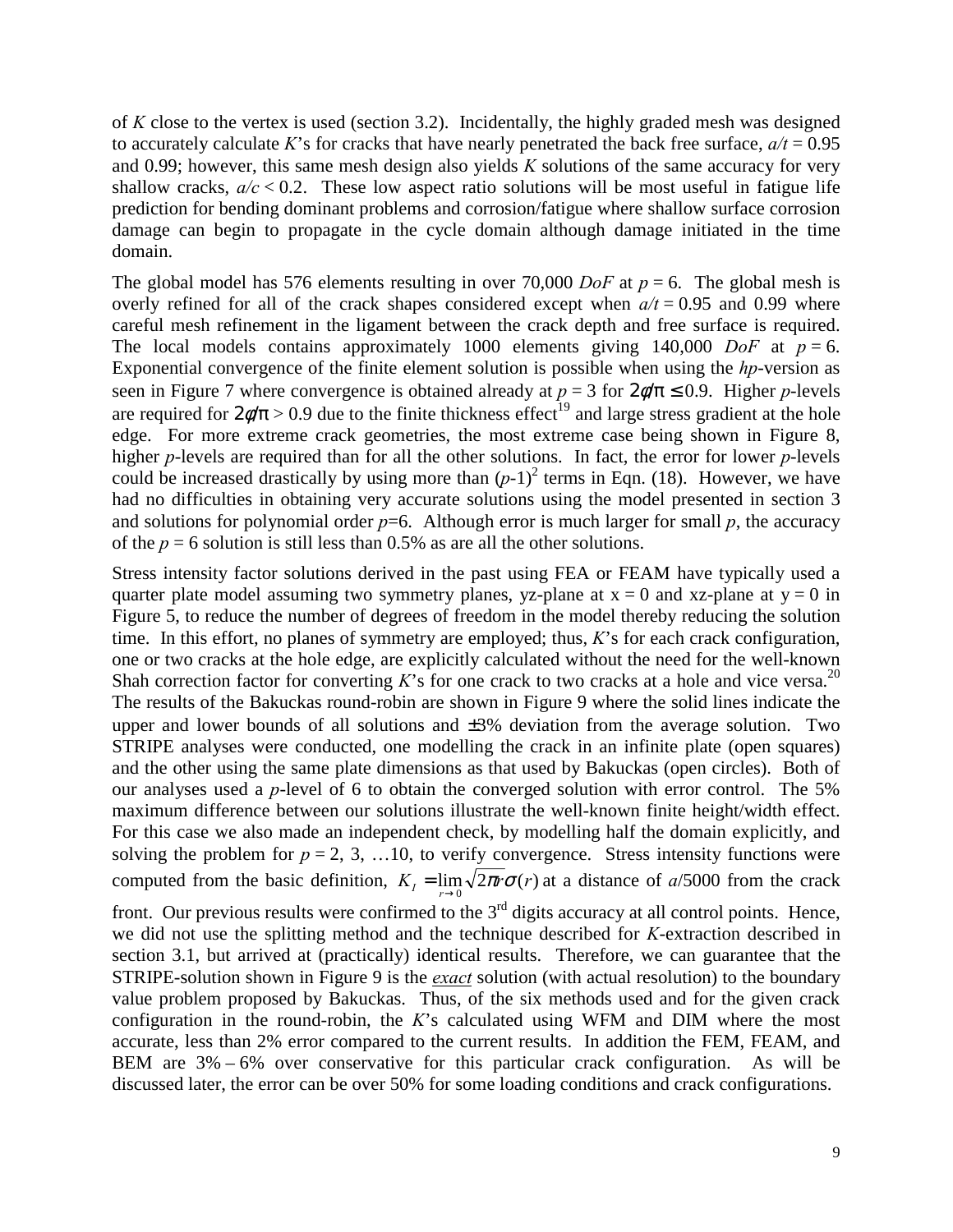Comparisons to the Newman/Raju solutions were also made for shallow and deep double cracks at a hole as shown in [Figure 10 –](#page-18-0) [Figure 12](#page-20-0) for tension, bending, and pin loading. The Newman/Raju solutions were used as the reference solution; therefore the error is defined as

Percent Error = 
$$
\frac{K_{Newman/Ray} - K_{STRIPE}}{K_{Newman/Ray}} \cdot 100
$$
 (19)

Since  $K_I$  is zero at the vertex, we used our peak  $K_I$  in the vicinity of the vertex to compare to the Newman/Raju FEA results at  $2\phi/\pi = 0$  (*c*-tip) and 1.0 (*a*-tip). The errors for each of the load cases at both the *c*-tip and *a*-tip are given in Table 1. For the *c*-tip, the errors are relatively small, although for  $a/t = 0.8$ , **Table 2 Comparisons of Newman/Raju Solutions to STRIPE** 

underestimation of the bending *K* by 9% is alarming. Interestingly, large errors were found away from the vertices as well, see [Figure 11A](#page-19-0), where the error is approximately 30% in bending.

|          | $a/c = 0.2$ , $r/t = 1.0$ |             |             |             |             |             |  |
|----------|---------------------------|-------------|-------------|-------------|-------------|-------------|--|
|          | Tension                   |             | Bending     |             | Pin Loading |             |  |
| Location | $a/t = 0.8$               | $a/t = 0.2$ | $a/t = 0.8$ | $a/t = 0.2$ | $a/t = 0.8$ | $a/t = 0.2$ |  |
| c-tip    | 3%                        | 3%          | $-9%$       | $1\%$       | 2%          | $-0.12%$    |  |
| a-tip    | $-20%$                    | $-47%$      | $-10%$      | $-48%$      | $-24%$      | $-55%$      |  |

The error at the vertices, the location where the crack front intersects the free surface, is in general larger for the *a*-tip than *c*-tip. [Figure 9](#page-17-0) clearly shows *K* goes to zero at both vertices for Mode I loading. Interestingly, for wedge loading, Mode II and III *K*'s go to infinity. The *a*-tip vertex behavior dictates when the crack will penetrate the thickness of the plate. Currently,  $NASGRO<sup>21</sup>$  and  $AFRGOW<sup>22</sup>$  both use empirically based criteria to determine break-through. Using accurate  $K$  solutions at this location, as presented in [Figure 10](#page-18-0) - [Figure 12,](#page-20-0) is the first step in removing the empiricism from this important crack growth behavior. Not only is the vertex behavior underestimated in [Figure 10 -](#page-18-0) [Figure 12,](#page-20-0) but also exhibits the wrong trend for the crack geometry shown in [Figure 13.](#page-21-0) For this case, the Newman/Raju results overestimate  $K<sub>1</sub>(c)$  and underestimate  $K_I(a)$ . For all the crack geometries presented here, the Newman/Raju  $K_I(a)$  is not accurately calculated; thus, accurate crack shape development is unlikely. Using *h*-version FEA to calculate *K*'s for part-elliptical cracks is always problematic because including sufficient mesh refinement between the *a*-tip and the near free surface is difficult. This appears to be the case for the Newman/Raju solutions.

In reference [[23\]](#page-14-0), Newman/Raju fit the finite element results presented in [[6\]](#page-1-0). In NASGRO, the equations from [23] have been implemented. In NASGRO, three fitting parameters have been added to the original Newman/Raju<sup>6</sup> solutions; however, these three parameters were not included here in order to make a direct comparison between numerical results. The most significant of the three fitting parameters is  $\beta_R$ <sup>24</sup>, which is an empirically based function of the stress ratio, R, and is used to account for the plane stress to plane strain transition where the crack front intersects a free surface. For  $R = 0$ ,  $\beta_R = 0.9$  which results in a 10% reduction in the percent error in Table 1.

The Newman/Raju solutions are given for parameter range  $0.2 \le a/c \le 2.0$ ,  $a/t < 1.0$  in tension,  $a/t < 0.8$  in bending,  $0.5 \le r/t \le 2.0$ , and  $(r+c)/b < 0.5$ . The other solutions in [[7\]](#page-1-0) have similar limits of applicability. Extrapolating these results, Newman/Raju for example, can yield large errors in the stress intensity factor. For a crack with  $a/c = 10.0$ ,  $a/t = 0.99$ , and  $r/t = 1.0$ ; Newman/Raju overestimate  $K_1(c)$  by 14% and underestimate  $K_1(a)$  by 59% in pure tension, but underestimate  $K_I(c)$  by 91% and overestimate  $K_I(a)$  by 60% in pure bending. The intent here is not to comment on the quality of the Newman/Raju solutions since they were landmark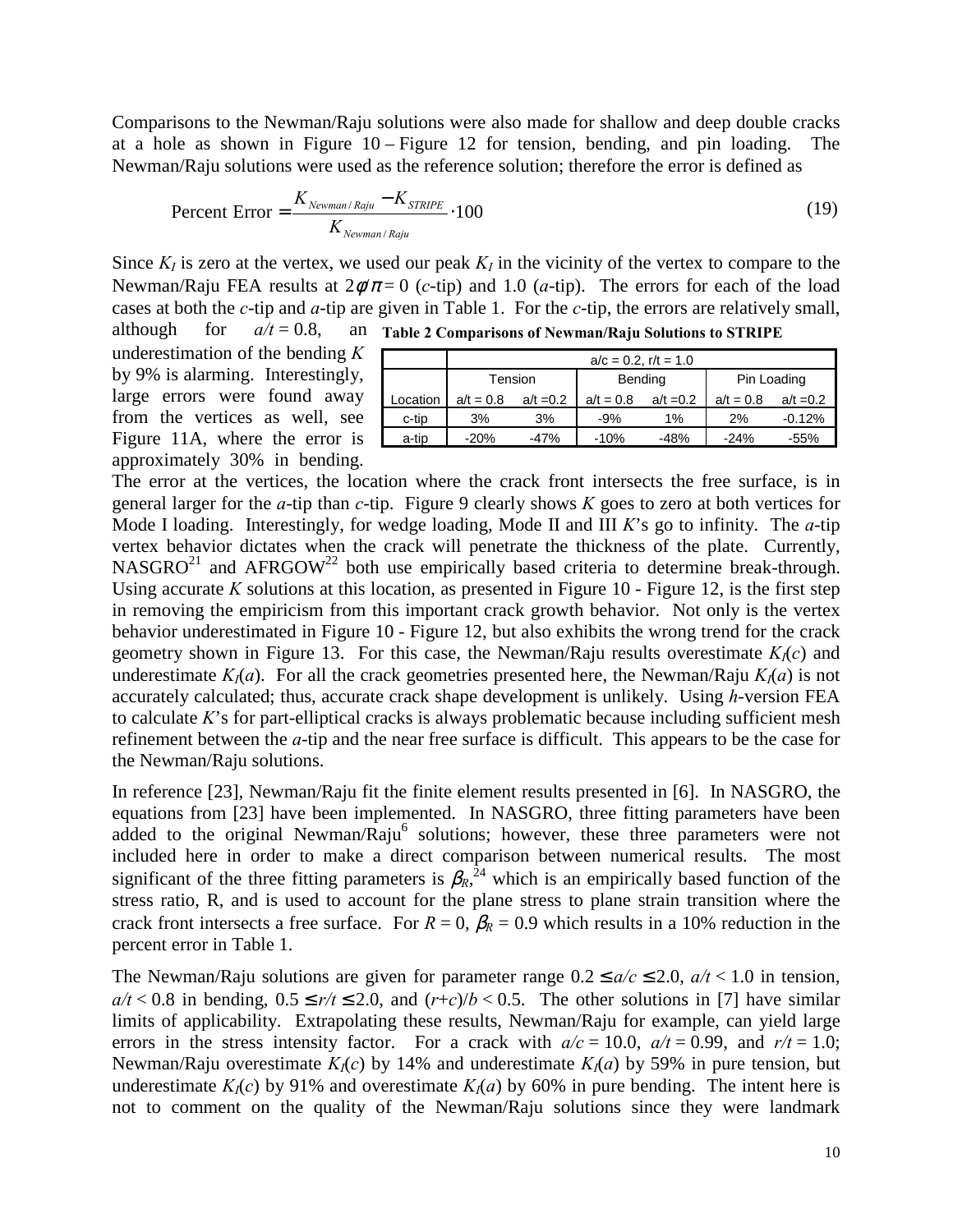achievements at the time of development, but to illustrate the danger in extrapolating *K* solutions. Additional comparisons of crack geometries outside the limits of the Newman/Raju solutions indicate the bending solution is most sensitive to the degree at which the geometry is outside the limits.

The most widely used approximation used to convert *K* solutions derived for one crack at a hole to two cracks at a hole (diametrically opposed) and vice versa was derived by Shah nearly 25 years ago.<sup>25</sup> The functional form is simple as seen by Eqn. (20).

$$
\frac{K_{1crack}}{K_{2crack}} = \sqrt{\frac{\frac{4}{\pi} + \frac{1}{2} \left(\frac{a}{t}\right) \left(\frac{a}{c} \frac{r}{t}\right)^{-1}}{\frac{4}{\pi} + \left(\frac{a}{t}\right) \left(\frac{a}{c} \frac{r}{t}\right)^{-1}}}
$$
\n
$$
a/t = \text{Crack depth/thickness}
$$
\n
$$
a/c = \text{Crack length/crack depth}
$$
\n
$$
r/t = \text{Hole radius/thickness}
$$

Using equations presented in [\[26\]](#page-14-0), an additional correction factor was investigated here; however, as the crack length increases, the results diverge from Shah's. Eqn. (20) appears to be dependent on the crack shape, *a/c*, and crack size (area), *a/t*; however, Shah assumed the conversion factor was constant along the entire crack front. In addition, the Shah conversion factor is independent of applied load. Using the data from the current effort, these assumptions can be fully investigated considering all crack shapes and load cases, but has yet to be completed. A cursory examination of the validity of Eqn. (20) was conducted for very extreme crack configurations,  $0.1 \le a/c \le 10.0$ ,  $a/t = 0.99$ ,  $r/t = 1.0$ . For the given crack geometries, the maximum error in the Shah correction factor when compared to the current results at the *c*-tip for tension, bending, and bearing is 3%, 6%, and 9%, respectively, see [Figure 14A](#page-22-0). In practice, the Shah correction factor is applied at both the *c*- and *a*-tip; thus, errors in the correction factor not only affect the fatigue life prediction, but also the flaw shape development. The maximum error at the *a*-tip for tension, bending and bearing is 5%, 17%, and 7%, respectively, see [Figure 14B](#page-22-0). The  $K_{Icrack}/K_2$  cracks value from the STRIPE results did not vary significantly along the crack front for these "extreme" crack configurations. Additional comparisons are required to make a more general evaluation of the Shah correction factor.

To evaluate the effect of the second (unsymmetric) crack on the first crack, an influence factor, *M* is defined by Eqn. (21). *M* indicates the change in the *K* at crack 1 when the size (and shape) of crack 2 changes.

$$
M(c_1, c_2) = \frac{K \text{ at } c_1 \text{ due to Unsymmetric Crack at } c_2(c_1 \neq c_2)}{K \text{ at } c_1 \text{ due to Symmetric Crack at } c_2(c_1 = c_2)}
$$
(21)

Specifically, the *K* at crack 1 with an unequal size crack 2 (unsymmetric case) is normalized by the *K* at crack 1 with an equal size crack 2 (symmetric case). Two cracking scenarios, small and large, were considered for this investigation, both subject to pure remote tension. For the small

(20)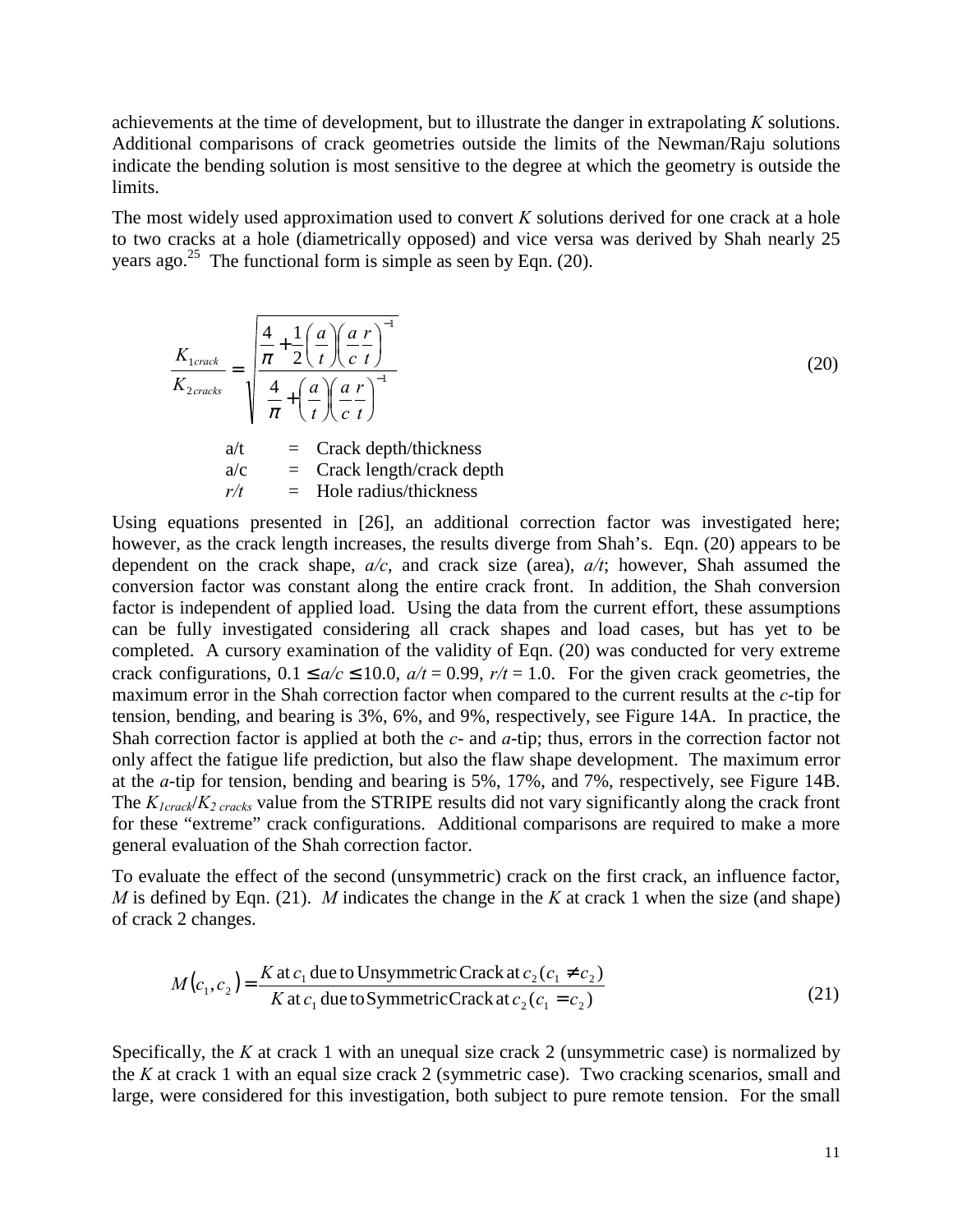crack scenario, one crack size/shape ( $a/c_1 = 0.2$ ,  $a/t = 0.99$ ,  $r/t = 1.0$ ) was held constant while the diametrically opposed crack size/shape  $(0.2 \le a/c_2 \le 10.0, a/t = 0.2, r/t = 1.0)$  varied. For the large crack scenario crack size/shapes were  $a/c_1 = 0.1$ ,  $a/t = 0.99$ ,  $r/t = 1.0$  and  $0.1 \le a/c_2 \le 10.0$ ,  $a/t = 0.99$ ,  $r/t = 1.0$ , respectively. As illustrated by Figure 15, note the expanded scale on the ordinate,  $K(c_i)$  for both the small and large cracks [are weakl](#page-23-0)y dependent on the size of the second crack, c<sub>2</sub>. For example, at  $c_2/c_1 = 0.01$ ,  $c_1$  is 100 times larger than  $c_2$ ; however,  $K(c_1)$  for the small crack is less than 2% lower than the case where  $c_l$  and  $c_2$  are the same size (symmetric cracks,  $c_2/c_1 = 1.0$ ). Similar behavior is seen for the large cracks where  $K(c_1)$  is 12% lower than the case where  $c_1 = c_2$ . Thus, the existence of the second crack is of more importance than the size. For these two cases, the  $K(c_i)$  variation is also dependent on the crack shape  $(a/c)$  and crack area (*a/t*). As a result, any conversion factors to account for this behavior must be a function of both *a/c* and *a/t*.

The *K* values calculated near the *a*- and *c*-tip vertices were used along with Eqn. [\(16\)](#page-6-0) to determine the parameters  $S_l$  and  $S_2$ , which in turn are used along with Eqn. [\(17\)](#page-6-0) to calculate the maximum  $K$  in the vicinity of each vertex. [Figure 16](#page-24-0) shows such a graph for the case for two symmetric corner cracks with  $a/c = 0.8$ ,  $a/t = 0.2$ ,  $r/t = 2$  for the two vertices. We see that calculated stress intensity factors at all points, not at a vertex, falls almost perfectly on a straight line, as predicted by the mathematical theory, see also reference [\[27\]](#page-14-0). Note that the closest points are only  $\approx a/2000$  from the vertices in this case. The conclusion is that stress intensity data obtained with our *hp*-version of FEM are accurate up to the two vertices. Lastly, the maximum  $K/\sqrt{(\pi a/Q)}$  in the vicinity of the *c*-tip is 2.62 located 0.0.0059 units from the vertex and at the *a*-tip 3.24 and 0.0068, respectively. The corresponding parametric angle of the ellipse, φ for the maximum *KI*/√(π*a*/*Q*)'s are 1.34° and 88.45°. All crack growth codes assume a value for  $\phi$  based on engineering judgment or experimental evidence in an attempt to capture the maximum *K* at the *a*- and *c*-tips; however, as the present analysis shows, this dubious assumption is no longer required.

## 5 CONCLUSION

Highly accurate stress intensity factor solutions for diametrically opposed unsymmetric partelliptical corner cracks at a hole subject to remote tension, remote bending, and bearing have been developed for all structurally significant crack configurations likely to occur in aircraft load bearing structure. The specific crack configurations investigated were  $0.1 \le a/c \le 10.0$ ,  $0.1 \le a/t \le 10.0$ , and  $0.2 \le r/t \le 10.0$ . In total, 907,500 *K* solutions were generated and are currently being implemented in AFGROW. The accuracy, less than 0.5% for all crack cases considered, of the *hp*-version FEA as well as mathematical *splitting scheme* has been unequivocally proven and demonstrated. The location and magnitude of the maximum *K* at the *a*- and *c*-crack tips has been determined with less than 1% error. Any further work in this area should concentrate on improving the less than 1% error in the stress intensity factor shown here; although the authors do not know such a need.

## 6 REFERENCES

 $\overline{a}$ 

<sup>&</sup>lt;sup>1</sup> Steadman, D., A. Carter, and R. Ramakrishnan. "Characterization of MSD in an In-Service Lap Joint." Proc. of The 3rd Joint FAA/DoD/NASA Conference on Aging Aircraft, September 20-23, 1999, Albuquerque, NM.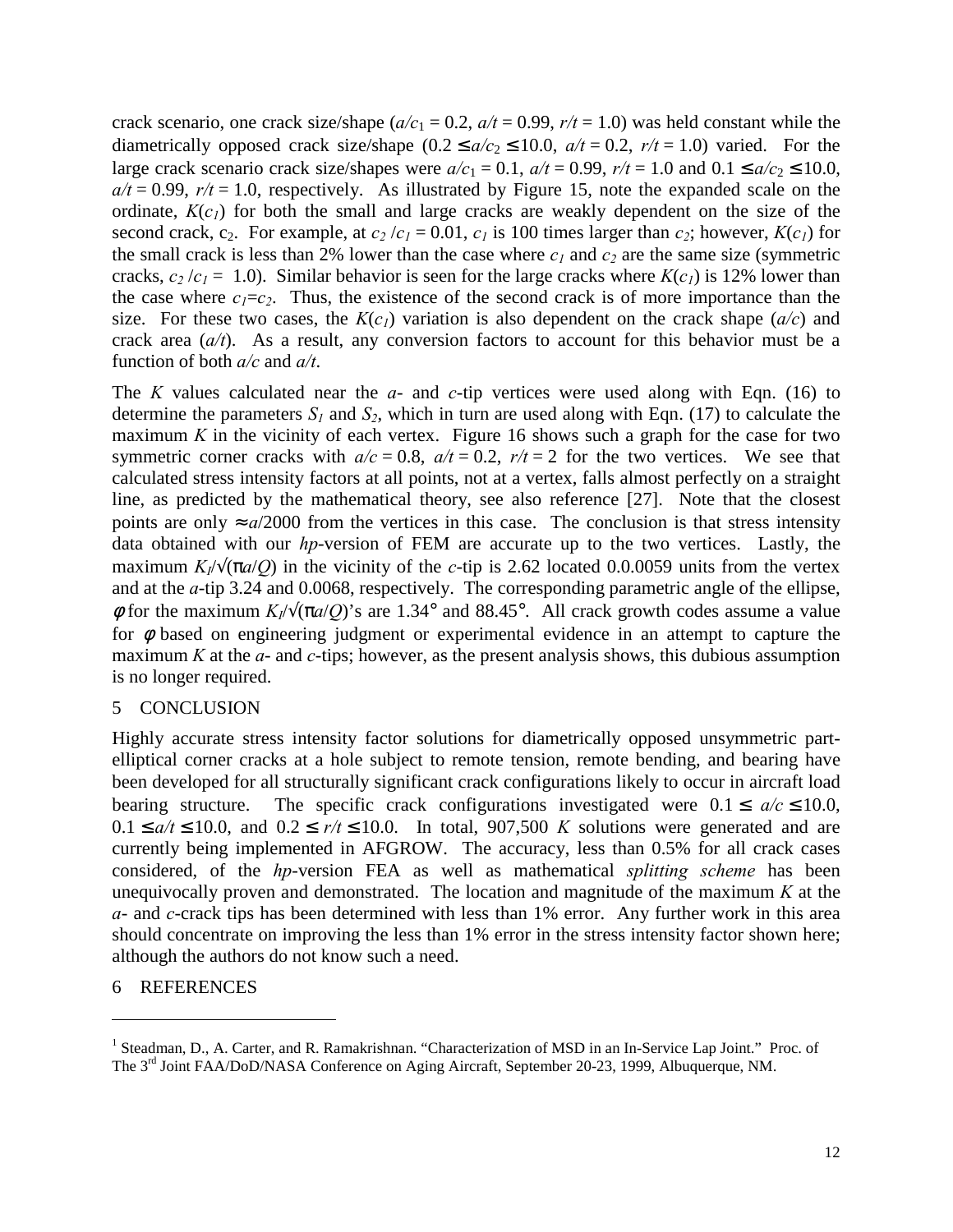<sup>2</sup> Piascik, Robert S. and Scott A. Willard. The Growth of Multi-Site Damage in Fuselage Lap Joints. Proc. of The 2ND Joint NASA/FAA/DoD Conference on Aging Aircraft, Aug 31- Sep 3, 1998, Williamsburg, VA. NAS*A/C*P-1999-208982

 $\overline{a}$ 

<sup>3</sup> Fawaz, S. A., J. Schijve, and A. U. de Koning. "Fatigue Crack Growth in Riveted Lap-Splice Joints", Proc. of the 19<sup>th</sup> Symposium of the International Committee on Aeronautical Fatigue, 16-20 June 1997, Edinburgh, Scot. Scotland, UK: EMAS/SoMat Systems International Ltd, 1997

<sup>4</sup> Smith, F. W. and T. E. Kullgren, "Theoretical and Experimental Analysis of Surface Cracks Emanating from Fastener Holes," AFFDL-TR-76-104, Air Force Flight Dynamics Laboratory, Feb. 1977.

<sup>5</sup> Hechmer, J. L. and J. M. Bloom, "Determination of Stress Intensity Factors for the Corner-Cracked Hole Using the Isoparametric Singularity Element, International Journal of Fracture, Oct. 1977.

<sup>6</sup> Raju, I. S. and J. C. Newman, Jr., "Stress Intensity Factors for Two Symmetric Corner Cracks," Fracture

Mechanics, ASTM STP 677, American Society for Testing and Materials, Ed. C. W. Smith, 1979, pp. 411-430. 7 <sup>7</sup> Bakuckas, John, G. Jr., "Comparison of Boundary Correction Factor Solutions for Two Symmetric Cracks in a Straight-Shank Hole." DOT/FAA/AR-98/36, 1999.

<sup>8</sup> Bartelds, G. and A. U. de Koning, "Application of Finite Element Methods to the Analysis of Cracks, (Phase I -Evaluation of Methods)," National Aerospace Laboratory of The Netherlands, NLR TR 78138 U, Dec. 1987. <sup>9</sup> Fawaz, Scott Anthony. Fatigue Crack Growth in Riveted Joints. Diss. Delft University of Technology, 1997. Delft, NL.

<sup>10</sup> "STRIPE: For Self-Adaptive FE-Analysis of Three-Dimensional Structures, User's Manual Version 1 Preliminary," Structures Department, Aeronautical Research Institute of Sweden, 1988-11-01.

<sup>11</sup> Andersson, B., U. Falk, and I. Babuska. "Accurate and Reliable Determination of Edge and Vertex Stress Intensity Factors in Three-Dimensional Elastomechanics." Proceedings of the 17<sup>th</sup> Congress of the International Council of Aeronautical Sciences (ICAS), Stockholm, Sweden (1990): pp. 1730-1746

<sup>12</sup> von Petersdorff, T. "Randwertprobleme der Elastizitätstheorie für Polyedersingularitäten und Approximation mit Randelementmethoden." Ph.D. Thesis, Technical University of Darmstadt, Germany, 1989.

<sup>13</sup> Andersson, B, U. Falk, I Babuška, and T. von Petersdorff. "Reliable Stress and Fracture Mechanics Analysis of Complex Components Using a *h-p* version of FEM." International Journal of Numerical Methods in Engineering. 38 (1995): pp. 2135-2163.

<sup>14</sup> Babuska, I. and B. Andersson. "A Splitting Method for Fracture Mechanics Analysis." FFA-TN-1996-27, The Aeronautical Research Institute of Sweden, Stockholm 1996.

<sup>15</sup> Andersson, B., I. Babuska, and P. Stehlin. "Reliable 3D Multiple-Site Fracture Mechanics Analysis."

FFA-TN-1998-18, The Aeronautical Research Institute of Sweden, Stockholm 1998.

<sup>16</sup> Andersson, B. "Reliable Analysis 3D Multiple-Site Fatigue Crack Growth." FFA-TN-1999-20, The Aeronautical Research Institute of Sweden, Stockholm 1999.

<sup>17</sup> Nilsson, Karl-Fredrik and Börje Andersson. "Analysis Methodology for Fatigue Crack Propagation and Residual Strength of Joints with Widespread Fatigue Damage." Proceedings of the 1999 Aircraft Structural Integrity Program Conference, San Antonio, TX 30 November – 2 December 1999.

<sup>18</sup> Gordon, W. J. and C. A. Hall. "Transfinite Element Methods: Blending-Function Interpolation over Arbitrary curved Element Domains." Numerische Matematik, 21(1973): pp. 109-129.

<sup>19</sup> Broek, D. <u>Elementary Engineering Fracture Mechanics</u>. Martinus Nijhoff Publishers, Dordrecht, 1986.<br><sup>20</sup> Shah, R. C., "Stress Intensity Factors for Through and Part Through Cracks Originating at Fastener Holes," <sup>20</sup> Shah, R. C., "Stress Intensity Factors for Through and Part Through Cracks Originating at Fastener Holes," Mechanics of Crack Growth, ASTM STP 590, American Society for Testing and Materials, 1976, pp. 429-459.

<sup>21</sup> NASGRO Fatigue Crack Growth Computer Program, Version 2.01, NASA JSC-22267A, 1994.

<sup>22</sup> Harter, James A., "AFGROW Users Guide and Technical Manual," AFRL-VA-WP-TR-1999-3016, February 1999.

<sup>23</sup> Newman, Jr., J. C. and I. S. Raju. Stress Intensity Factor Equations for Cracks in Three-Dimensional Finite

Bodies Subjected to Tension and Bending Loads. NASA-TP-85793, 1984.<br><sup>24</sup> Newman, Jr., J. C. and I. S. Raju. "Prediction of Fatigue Crack-Growth Patterns and Lives in Three-Dimensional Crack Bodies." Advances in Fracture Research (Fracture 84), Sixth International Conference on Fracture, Vol 3, 1984, pp.1597-1608.

<sup>25</sup> Shah, R. C., "Stress Intensity Factors for Through and Part Through Cracks Originating at Fastener Holes," Mechanics of Crack Growth, ASTM STP 590, American Society for Testing and Materials, 1976, pp. 429-459.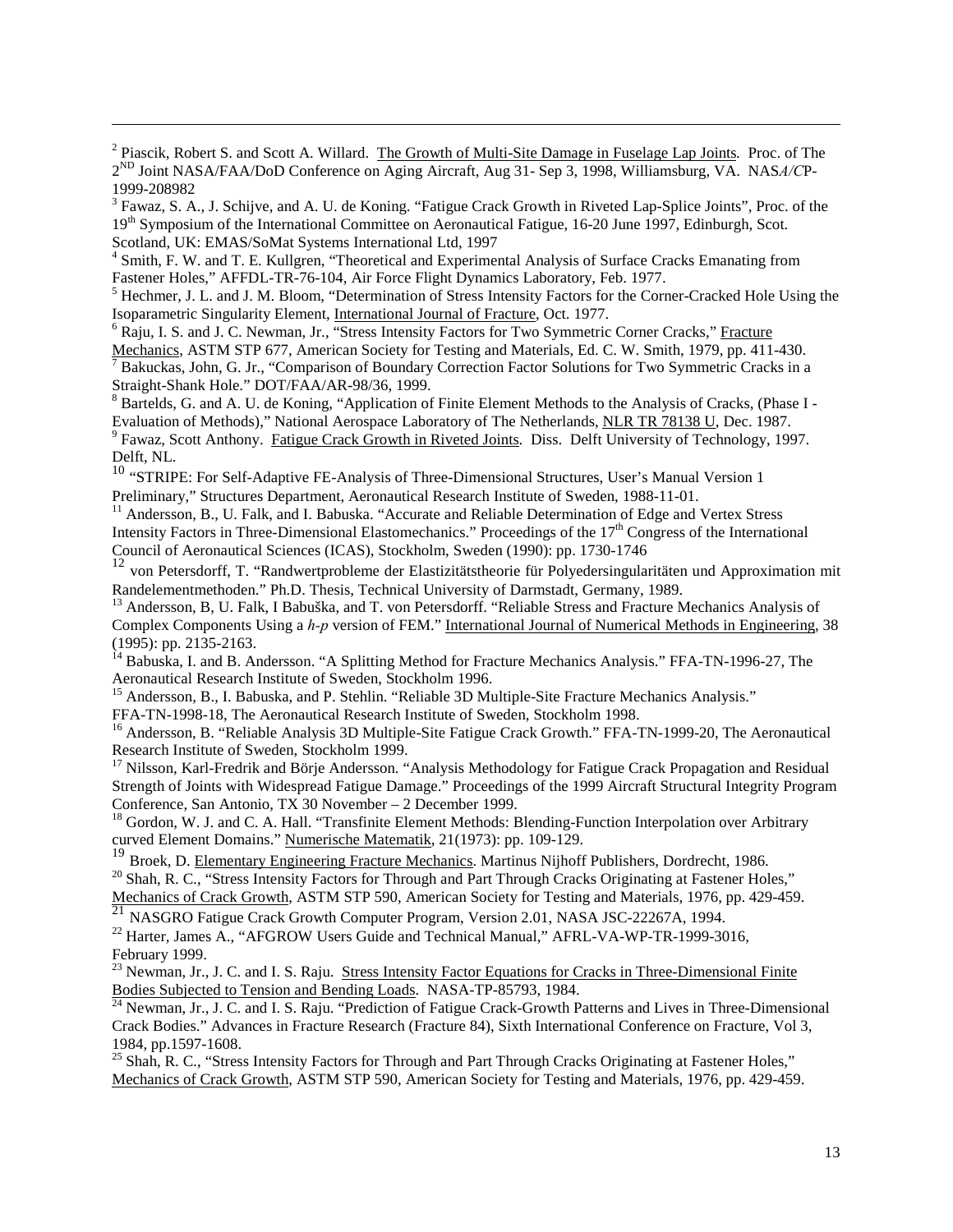<sup>26</sup> Atluri, S. N. and Pin Tong. "Computational Schemes for Integrity Analyses of Fuselage Panels in Aging Airplanes." Eds. S. N. Atluri, S. G. Sampath, and P. Tong. Structural Integrity of Aging Airplanes, Springer Series in Computational Mechanics. Berlin: Springer Verlag, 1991.

 $\overline{a}$ 

<sup>27</sup> Blom, A. F. and B. Andersson. "On the Semi-Elliptical Surface Crack Problem: Detailed Numerical Solutions for Complete Elastic Stress Fields." Surface-Crack Growth: Models, Experiments, and Structures, ASTM STP 1060, W. G. Reuter, J. H. Underwood, and J. C. Newman, Jr., Eds., American Society for Testing and Materials, Philadelphia 1990, pp. 77-98.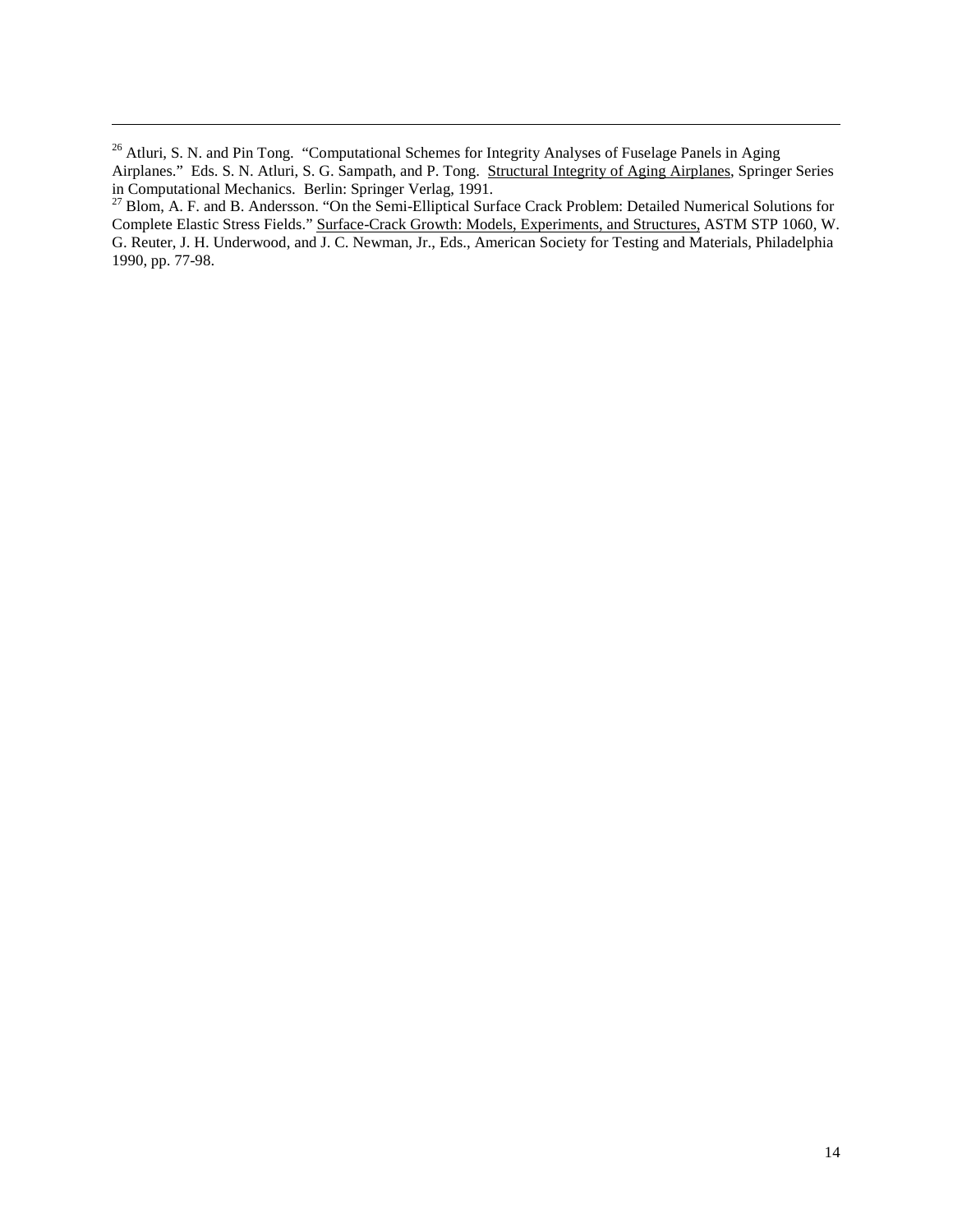<span id="page-14-0"></span>

**Figure 1 Parameter definition for two unequal corner cracks at centrally located hole in a finite width sheet subject to general loading** 

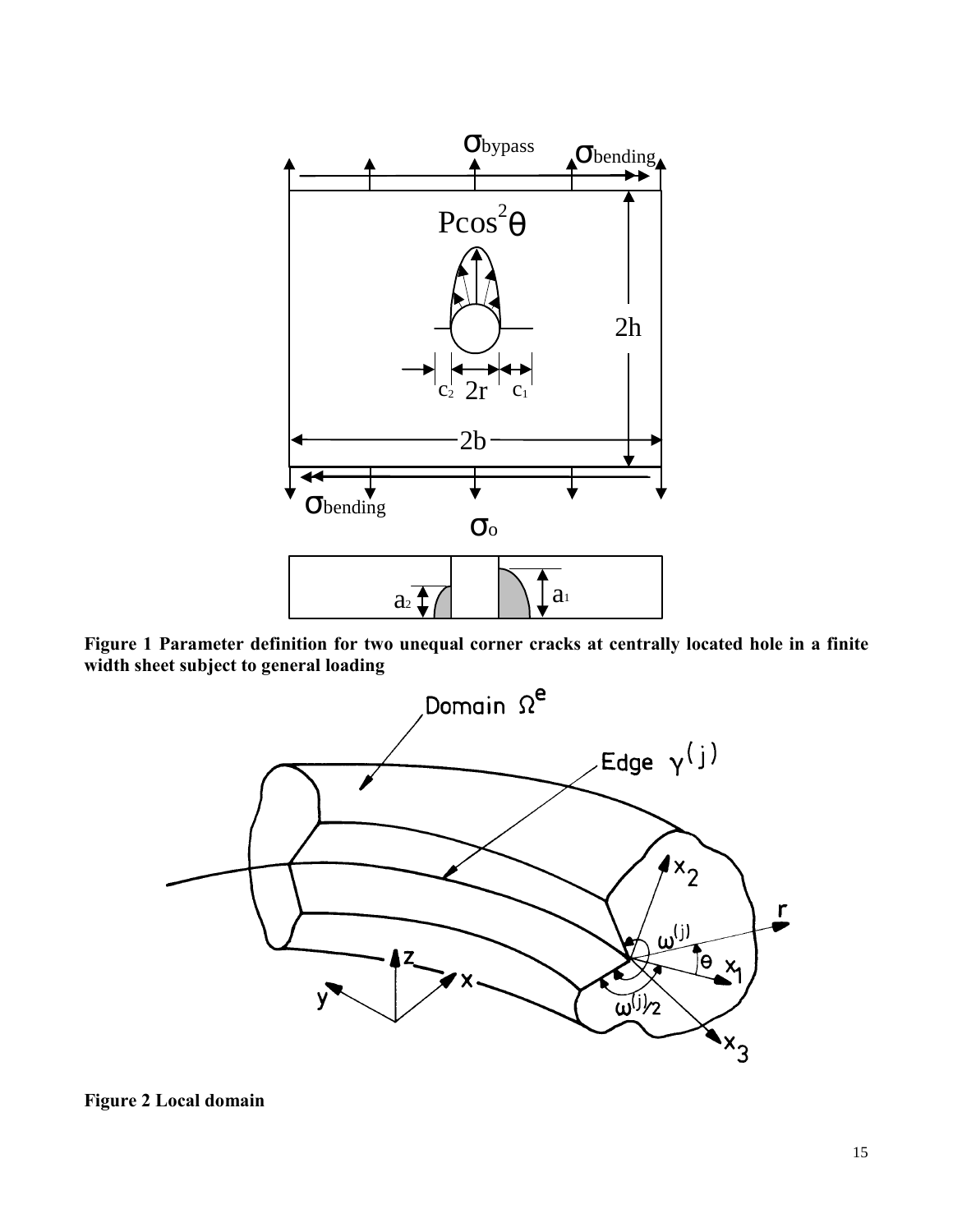<span id="page-15-0"></span>

**Figure 3 Domain** Ω**<sup>e</sup> used for extraction of edge intensity functions** 



**Figure 4 Splitting scheme sub-problems** 



**Figure 5 Global model used for all crack configurations and applied loads**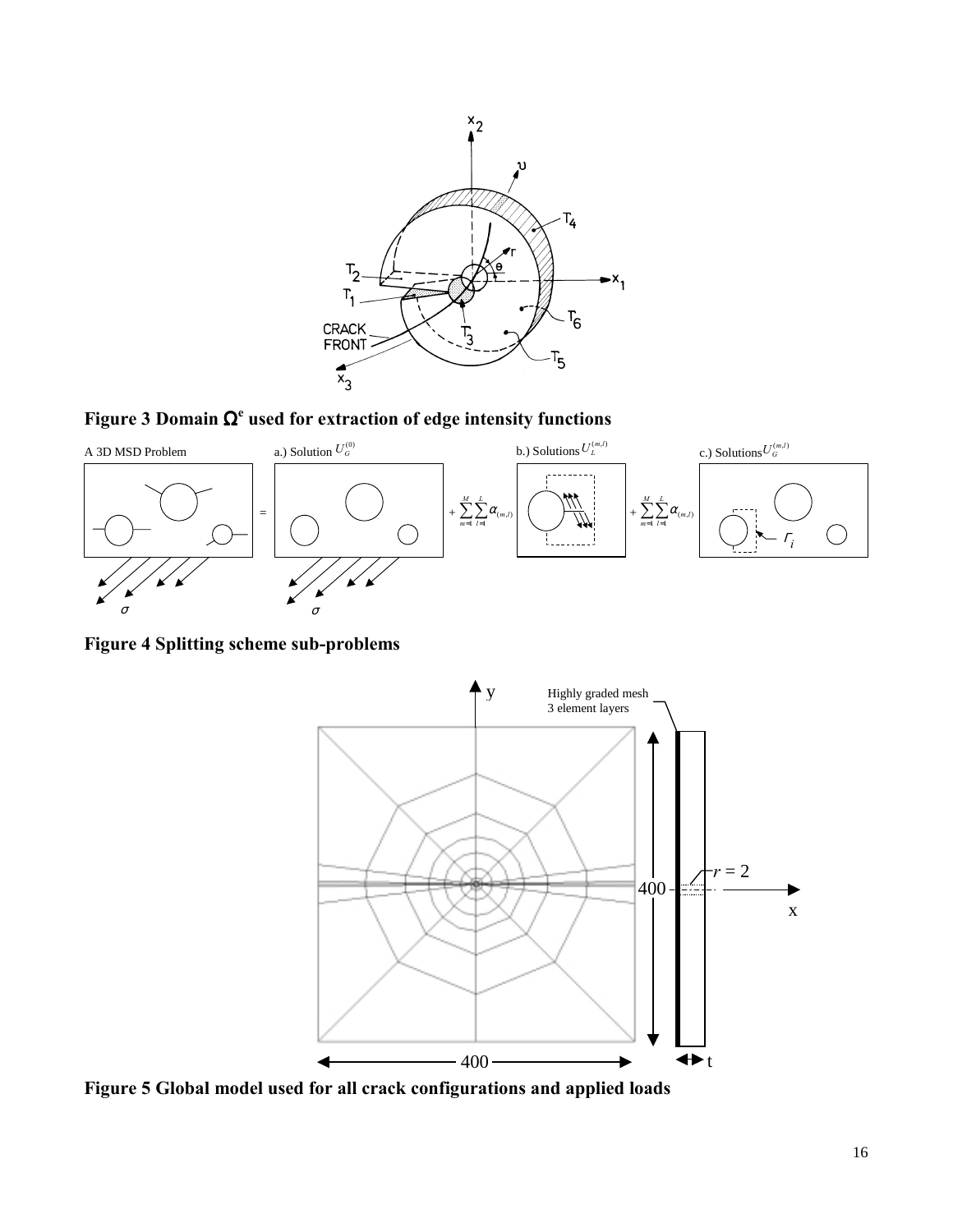<span id="page-16-0"></span>

**Figure 6 Par of local mesh:**  $a/c = 0.8$ ,  $a/t = 0.2$ . Note that only the polyhedral shape is depicted. In **the FE-analysis, the hole surface has an exact cylindrical shape and the crack front has an exact elliptical shape.** 



**Figure 7 Convergence study for a single shallow corner crack at a hole subject to remote tension**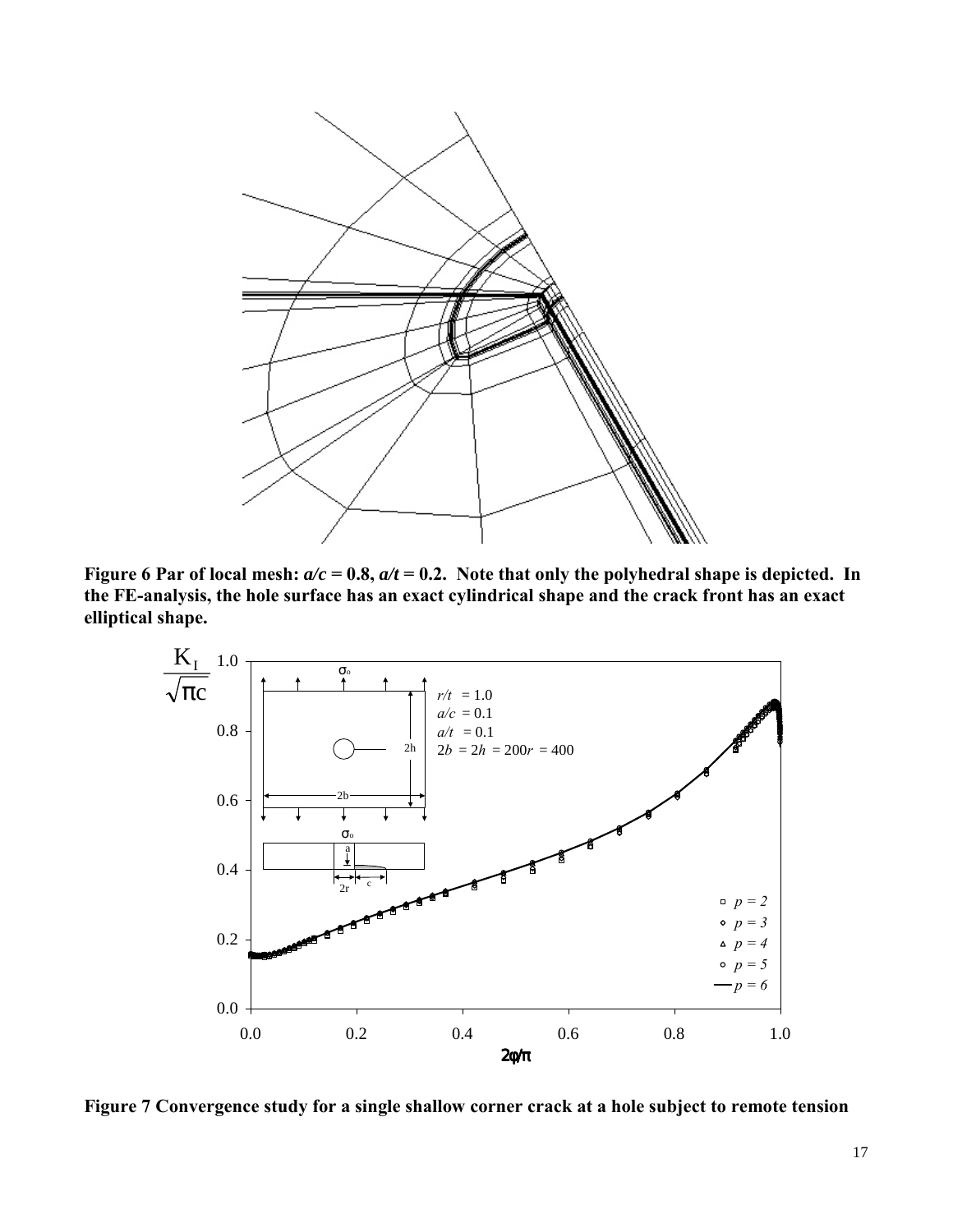<span id="page-17-0"></span>

**Figure 8 Convergence study for a single deep corner crack at a hole subject to remote tension** 



**Figure 9 Comparison of published results<sup>7</sup> vs. STRIPE**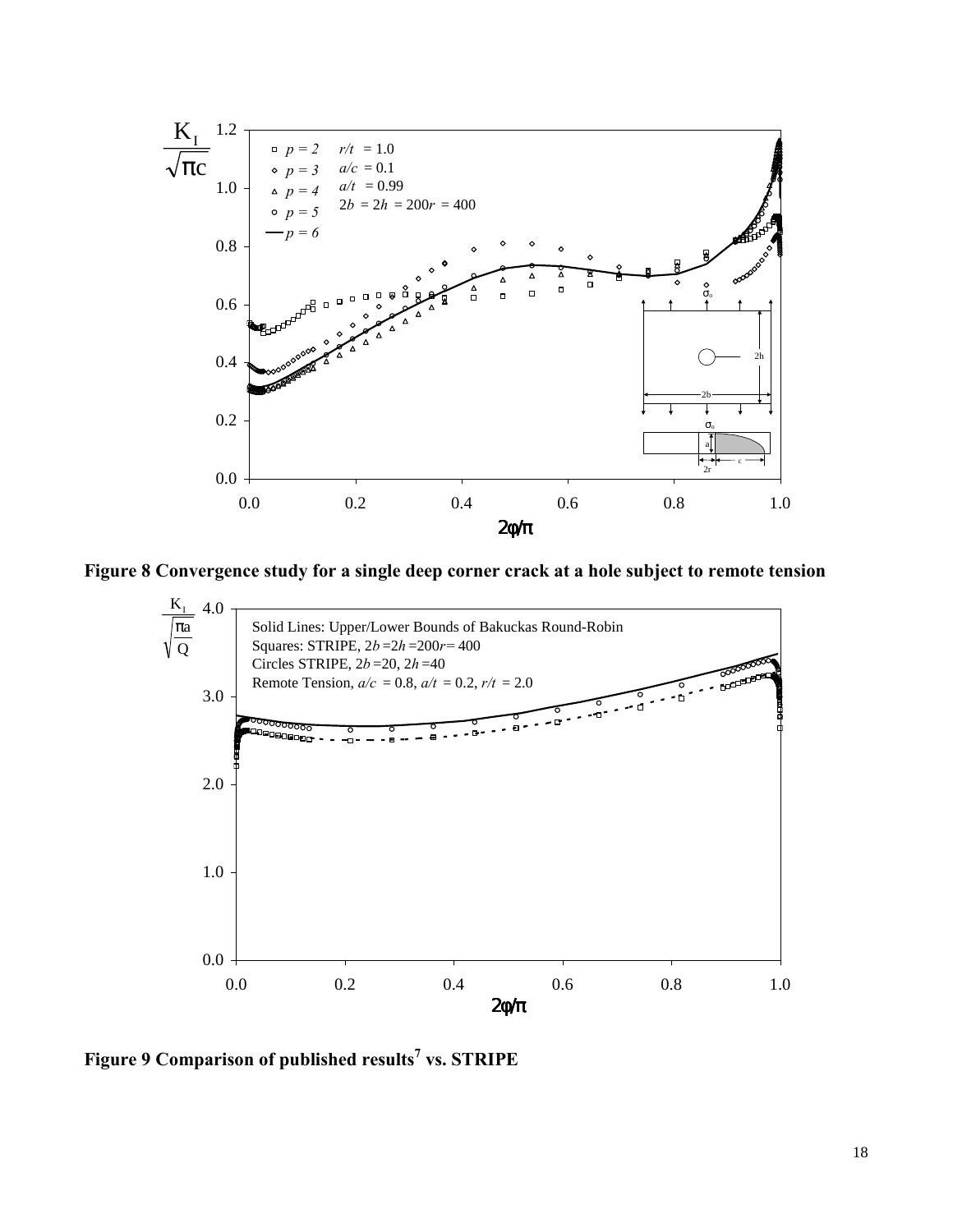<span id="page-18-0"></span>

**Figure 10A Tension K solution comparison for a deep crack** 



**Figure 10B Tension K solution comparison for a shallow crack**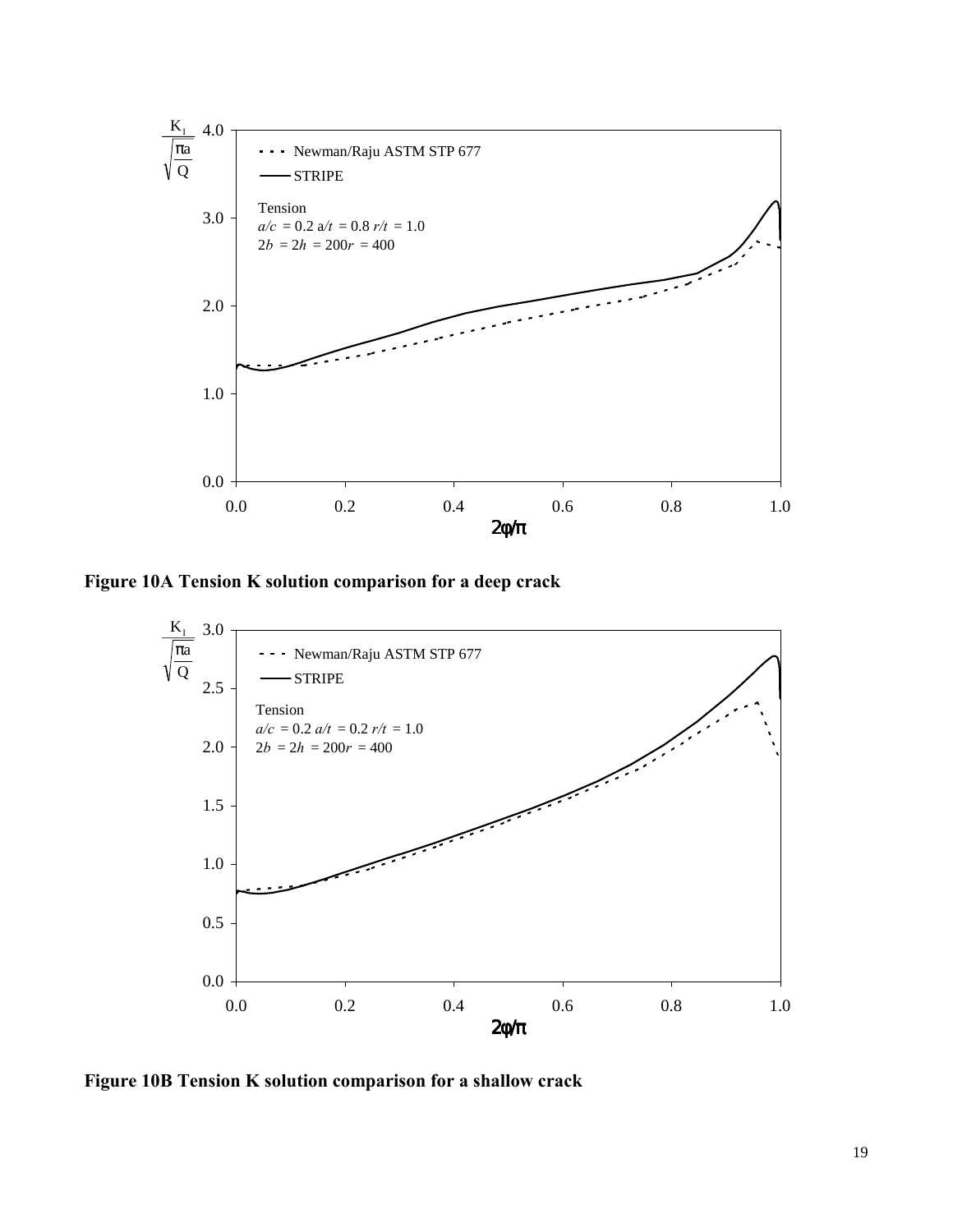<span id="page-19-0"></span>

**Figure 11A Bending K solution comparison for a deep crack** 



**Figure 11B Bending K solution comparison for a shallow crack**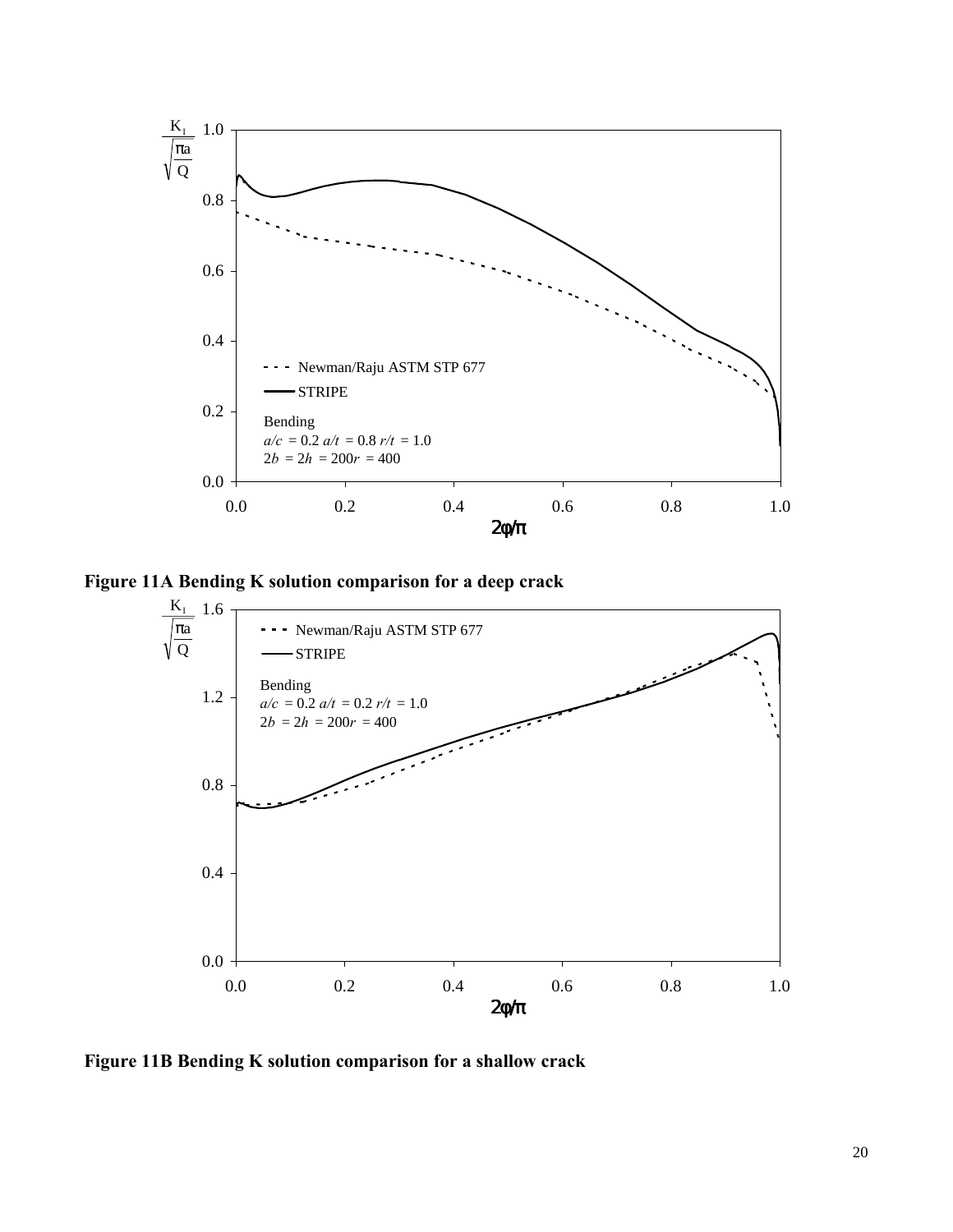<span id="page-20-0"></span>

**Figure 12A Pin Loading K solution comparison for a deep crack** 



**Figure 12B Pin Loading K solution comparison for a shallow crack**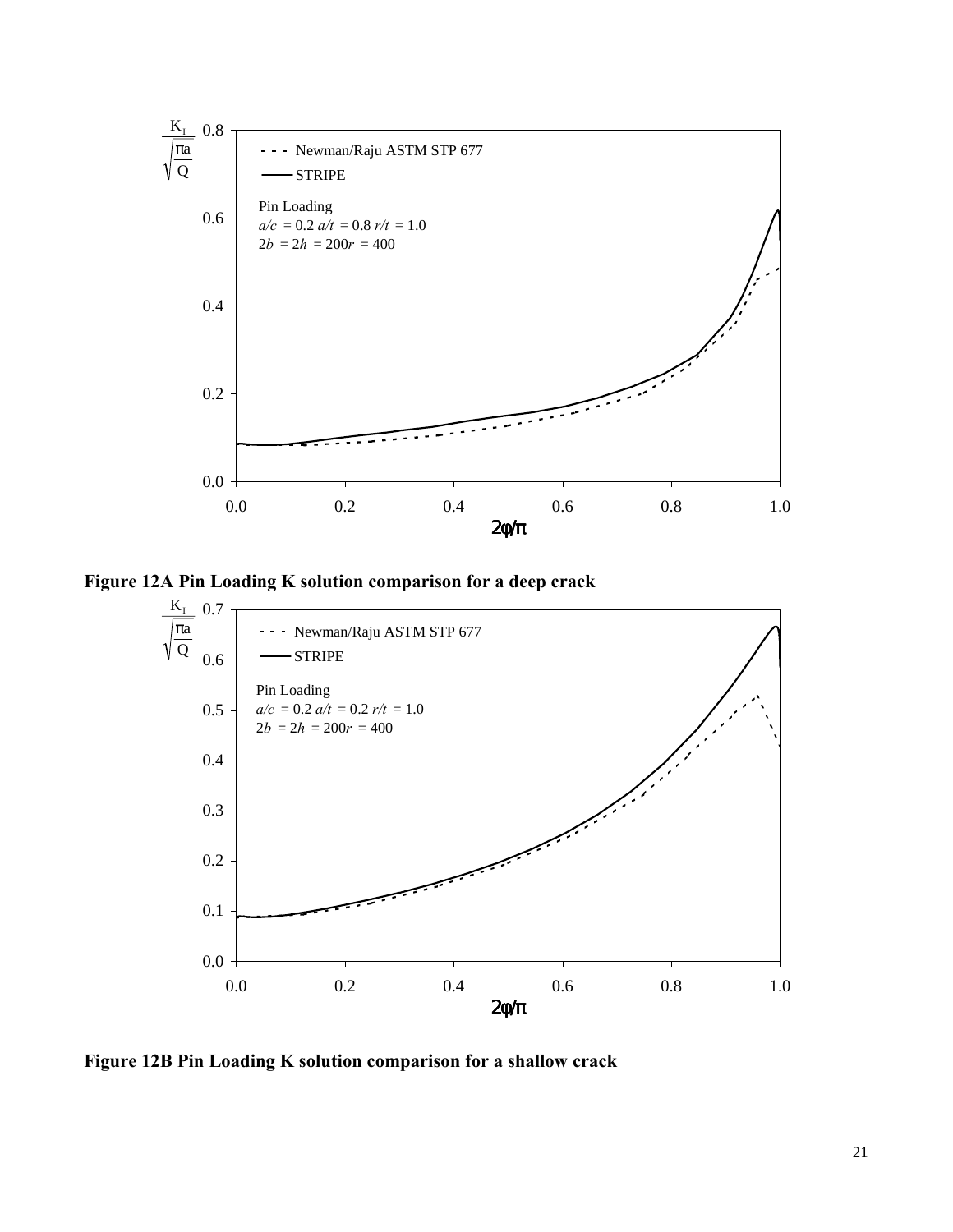<span id="page-21-0"></span>

**Figure 13A Vertex behavior for large, deep cracks in Tension** 



**Figure 13B Vertex behavior for large, deep cracks in Bending**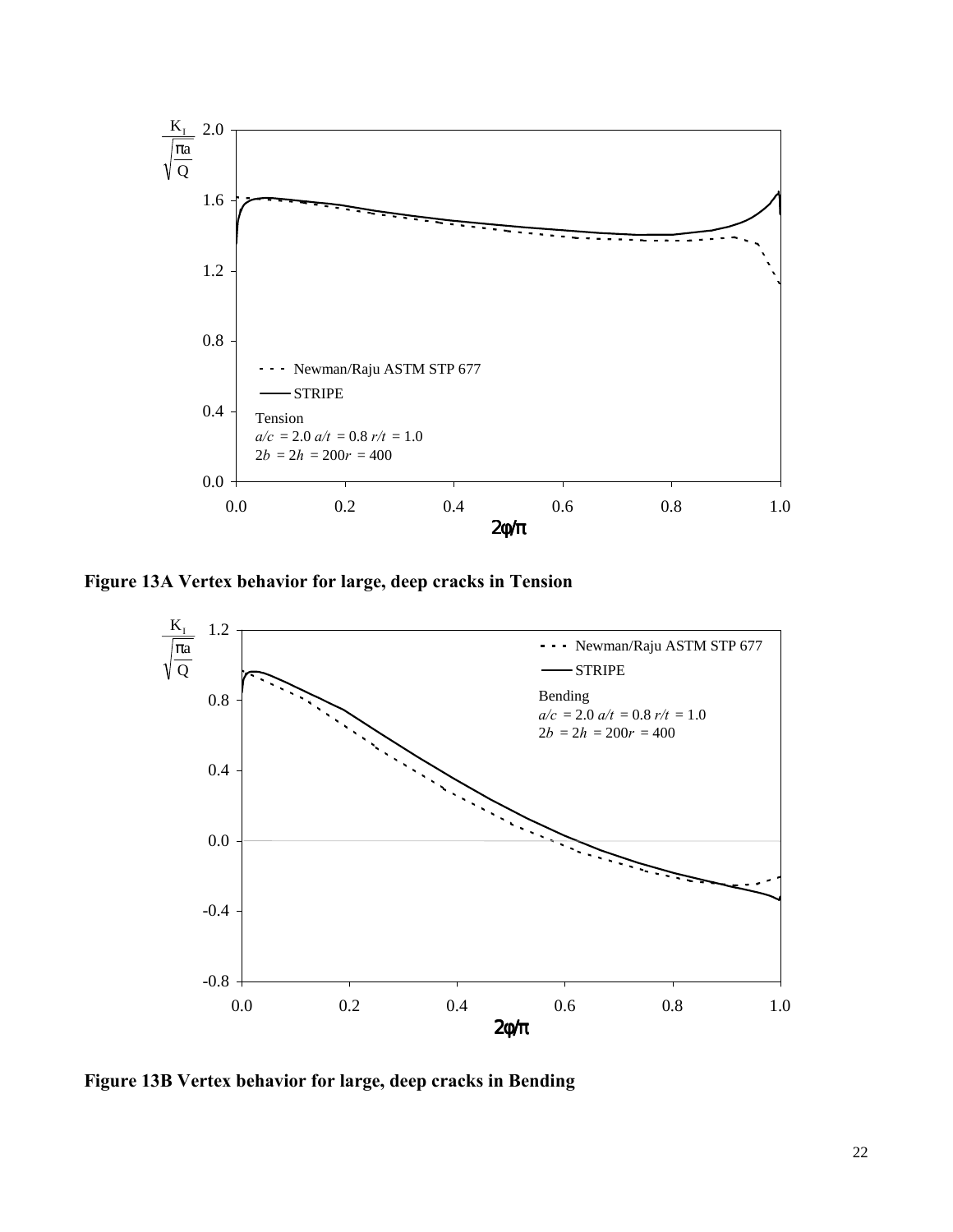<span id="page-22-0"></span>

**Figure 13C Vertex behavior for large, deep cracks in Pin Loading** 



**Figure 14A Comparison of conversion factors for 1 to 2 cracks at hole,** *c***-tip**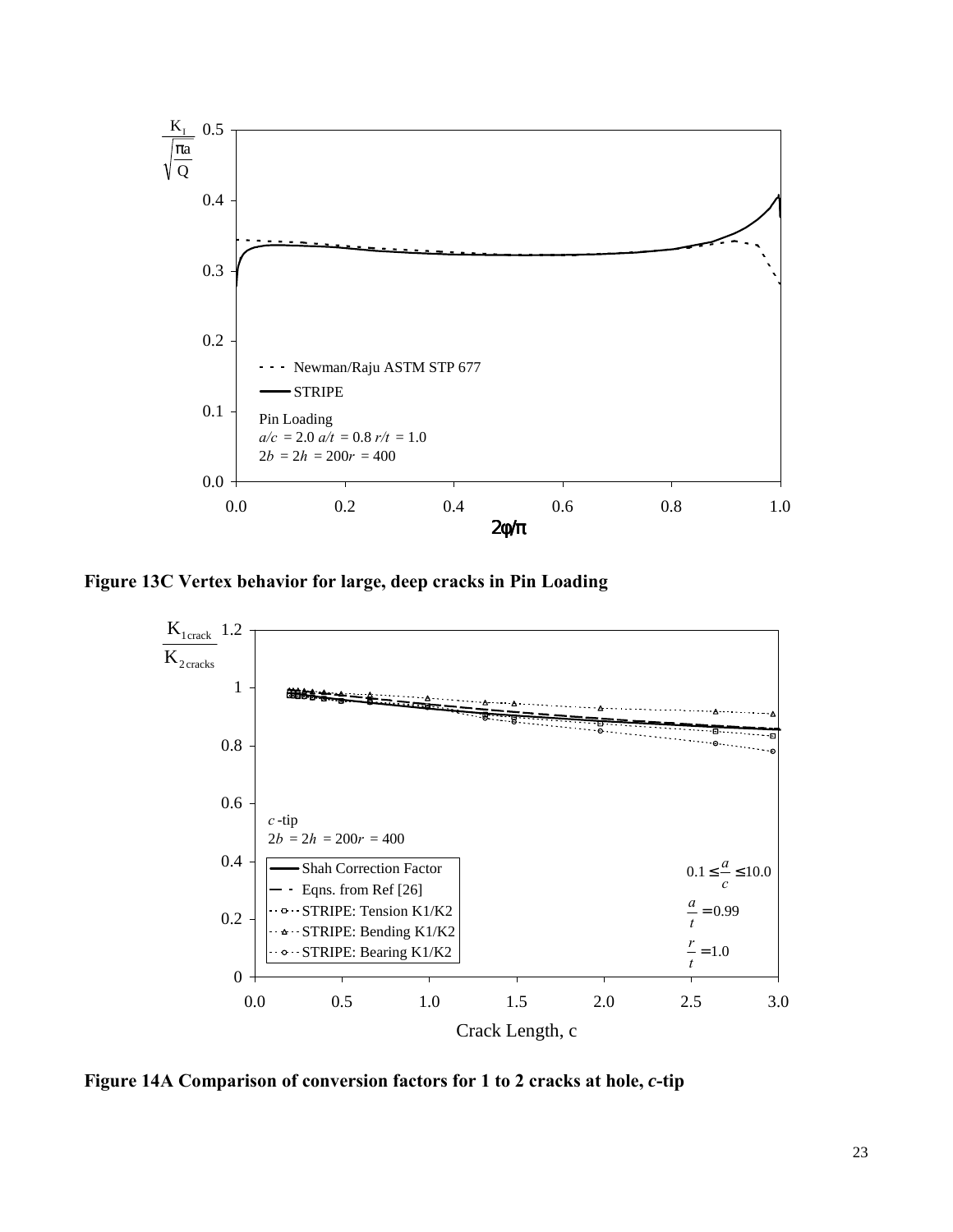<span id="page-23-0"></span>

**Figure 14B Comparison of conversion factors for 1 to 2 cracks at hole,** *a***-tip** 



**Figure 15 Effect of crack 2 on the K solution of crack 1**